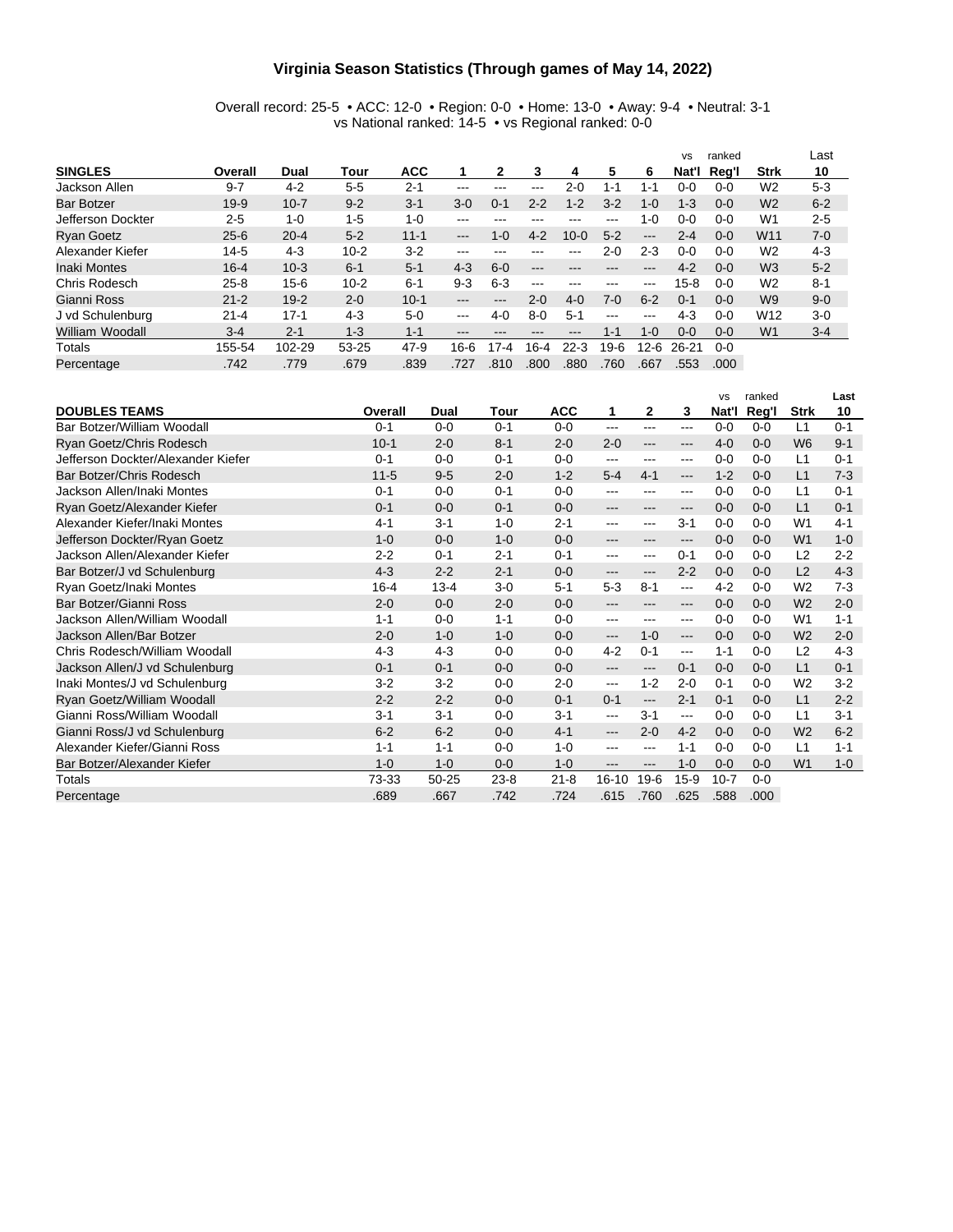### **Virginia Season Statistics (Through games of May 14, 2022)**

| Date             | <b>Opponent</b>                    |   | Score              | Overall                | <b>ACC</b> | Nat'l | Reg'l |
|------------------|------------------------------------|---|--------------------|------------------------|------------|-------|-------|
| Sep 24-26, 2021  | Orange & Blue Classic              |   |                    | (Charlottesville, Va.) |            |       |       |
| Oct 04-10, 2021  | ITA All-American Championships     |   | (Tulsa, Okla.)     |                        |            |       |       |
| Oct. 8-10, 2021  | River City Tennis Open             |   | (Richmond, Va)     |                        |            |       |       |
| Oct 14-17, 2021  | <b>ITA Atlantic Regional</b>       |   | (Annapolis, Md.)   |                        |            |       |       |
| Oct 23-25, 2021  | <b>ITA Atlantic Super Regional</b> |   | (Norfolk, Va)      |                        |            |       |       |
| Oct 29-31, 2021  | Virginia Tech Halloween Clash      |   | (Blacksburg, Va.)  |                        |            |       |       |
| Nov 4-7, 2021    | ITA National Fall Championships    |   | San Diego, Calif.) |                        |            |       |       |
| Jan 20, 2022     | <b>LIBERTY</b>                     | W | $7-0$              | $1 - 0$                | $0 - 0$    | #7    |       |
| Jan 22, 2022     | <b>RICHMOND</b>                    | W | $7 - 0$            | $2 - 0$                | $0-0$      | #7    |       |
| Jan 23, 2022     | #20 HARVARD                        | W | $6 - 1$            | $3-0$                  | $0 - 0$    | #7    |       |
| Jan 29, 2022     | <b>BALL STATE</b>                  | W | $4 - 0$            | $4 - 0$                | $0-0$      | #6    |       |
| Jan 30, 2022     | <b>GEORGIA TECH</b>                | W | $4 - 0$            | $5-0$                  | $0-0$      | #6    |       |
| Feb 06, 2022     | at #5 Ohio State                   | L | $0 - 4$            | $5 - 1$                | $0-0$      | #6    |       |
| 2/12/2022        | at #3 Baylor                       | L | $2 - 4$            | $5-2$                  | $0 - 0$    | #7    |       |
| Feb 13, 2022     | at #4 TCU                          | L | $1 - 4$            | $5-3$                  | $0 - 0$    | #6    |       |
| 2/18/2022        | at #4 TCU                          | L | $2 - 4$            | $5-4$                  | $0 - 0$    | #7    |       |
| 2/19/2022        | vs #5 Florida Gators               | L | $2 - 4$            | $5-5$                  | $0 - 0$    | #7    |       |
| 2/20/2022        | at Washington                      | W | $4 - 0$            | $6-5$                  | $0 - 0$    | #7    |       |
| * 3/4/2022       | at #40 Duke                        | W | $4 - 0$            | $7 - 5$                | $1 - 0$    | #18   |       |
| * 03/06/2022     | at #27 North Carolina              | W | $4 - 2$            | $8-5$                  | $2 - 0$    | #18   |       |
| * 3/11/2022      | #21 NOTRE DAME FIGHTING IRISH      | W | $6 - 1$            | $9-5$                  | $3-0$      | #14   |       |
| * 3/13/2022      | #36 LOUISVILLE MEN'S TENNIS        | W | $6 - 1$            | $10-5$                 | $4 - 0$    | #14   |       |
| * Mar 18, 2022   | at #51 Georgia Tech                | W | $4 - 3$            | $11 - 5$               | $5-0$      | #14   |       |
| * March 20, 2022 | at #63 Clemson                     | W | $4 - 0$            | $12 - 5$               | $6-0$      | #11   |       |
| * 3/25/2022      | #34 NC STATE                       | W | $4 - 0$            | $13-5$                 | $7 - 0$    | #11   |       |
| * 3/27/2022      | #8 WAKE FOREST                     | W | $4 - 1$            | $14 - 5$               | $8 - 0$    | #11   |       |
| 3/31/2022        | at #12 Kentucky                    | W | $4 - 2$            | $15 - 5$               | $8 - 0$    | #8    |       |
| * Apr 08, 2022   | at #33 Florida State University    | W | $4 - 2$            | $16 - 5$               | $9 - 0$    | #8    |       |
| * Apr 10, 2022   | at #28 Miami                       | W | $6 - 1$            | $17-5$                 | $10 - 0$   | #8    |       |
| * 4/13/2022      | at Virginia Tech Men's Tennis      | W | $4 - 0$            | $18-5$                 | $11 - 0$   | #6    |       |
| * 4/17/2022      | <b>BOSTON COLLEGE MEN</b>          | W | $7 - 0$            | $19-5$                 | $12 - 0$   | #6    |       |
| 04/22/22         | vs #32 Florida State               | W | $4 - 0$            | $20 - 5$               | $12 - 0$   | #6    |       |
| 04/23/22         | vs #23 Louisville                  | W | $4 - 0$            | $21 - 5$               | $12 - 0$   | #6    |       |
| 04/24/24         | vs #17 North Carolina              | W | $4 - 3$            | $22 - 5$               | $12 - 0$   | #6    |       |
| 5/6/2022         | <b>FARIRLEIGH DICKINSON</b>        | W | $4 - 0$            | $23 - 5$               | $12 - 0$   | #7    |       |
| 5/7/2022         | <b>VCU MEN'S TENNIS</b>            | W | $4 - 0$            | $24 - 5$               | $12 - 0$   | #5    |       |
| 5/13/2022        | #10 SOUTH CAROLINA                 | W | $4 - 0$            | $25 - 5$               | $12 - 0$   | #7    |       |

|                     |          |           |          |            |           |         |         | <b>VS</b> | ranked |
|---------------------|----------|-----------|----------|------------|-----------|---------|---------|-----------|--------|
| <b>DOUBLES</b>      | Overall  | Dual      | Tour     | <b>ACC</b> |           | 2       | 3       | Nat'l     | Reg'l  |
| <b>Bar Botzer</b>   | $20 - 9$ | $13 - 7$  | 7-2      | 2-2        | $5 - 4$   | $5 - 1$ | $3-2$   | 1-2       | $0-0$  |
| Chris Rodesch       | $25-9$   | $15 - 8$  | $10 - 1$ | $3-2$      | $11 - 6$  | 4-2     | $---$   | $6 - 3$   | $0-0$  |
| <b>Ryan Goetz</b>   | $29 - 8$ | $17-6$    | $12 - 2$ | 7-2        | 7-4       | $8 - 1$ | $2 - 1$ | 8-3       | $0-0$  |
| Jackson Allen       | $5 - 5$  | $1 - 2$   | 4-3      | $0 - 1$    | $---$     | 1-0     | $0 - 2$ | $0-0$     | $0-0$  |
| Alexander Kiefer    | 8-6      | $5 - 3$   | $3 - 3$  | 4-2        | ---       | $---$   | $5 - 3$ | $0-0$     | $0-0$  |
| William Woodall     | $10 - 8$ | $9-6$     | $1 - 2$  | $3-2$      | 4-3       | $3 - 2$ | $2 - 1$ | 1-2       | $0-0$  |
| Jefferson Dockter   | $1 - 1$  | $0-0$     | 1-1      | $0-0$      | ---       | $---$   | $---$   | $0-0$     | 0-0    |
| <b>Inaki Montes</b> | $23 - 8$ | $19 - 7$  | 4-1      | $9 - 2$    | $5 - 3$   | $9 - 3$ | $5-1$   | $4 - 3$   | $0-0$  |
| J vd Schulenburg    | $13 - 8$ | $11 - 7$  | $2 - 1$  | $6 - 1$    | ---       | $3 - 2$ | $8 - 5$ | $0 - 1$   | $0-0$  |
| Gianni Ross         | $12 - 4$ | $10 - 4$  | $2 - 0$  | $8-2$      | ---       | $5 - 1$ | $5 - 3$ | $0-0$     | 0-0    |
|                     | 73-33    | $50 - 25$ | $23 - 8$ | $21 - 8$   | $16 - 10$ | $19-6$  | $15-9$  | $10 - 7$  | $0-0$  |
| Percentage          | .689     | .667      | .742     | 724        | .615      | .760    | .625    | .588      | .000   |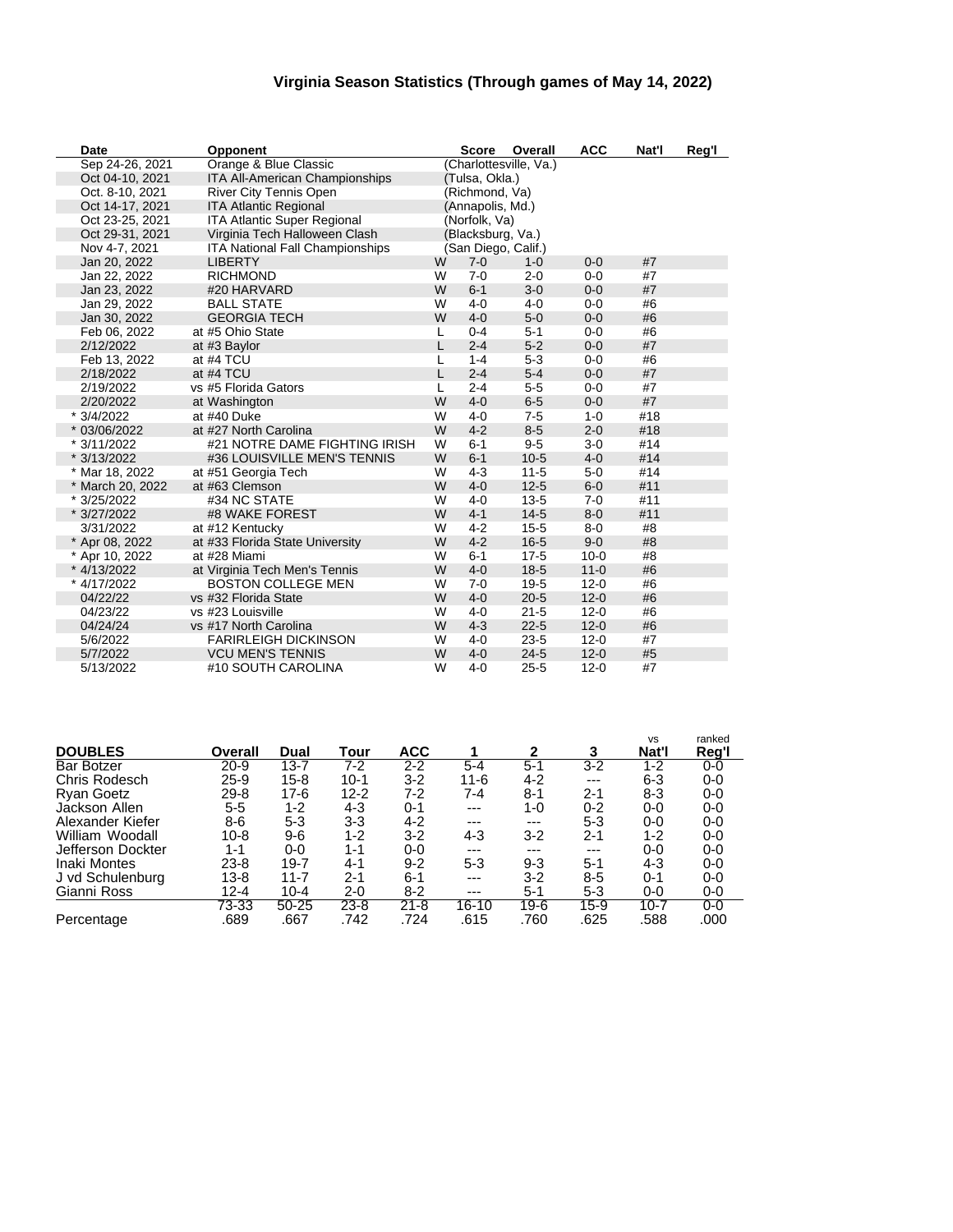#### **Jackson Allen**

|         | <b>SINGLES</b> | <b>Team/School</b>               |     | Pos Opponent (Rank Nat/Reg) | <b>Singles score</b>         |
|---------|----------------|----------------------------------|-----|-----------------------------|------------------------------|
|         | Sep 24-26      | vs Princeton                     | t-1 | Bill Duo                    | Won 6-2, 6-2                 |
|         | Sep 24-26      | vs Columbia                      |     | t-2 Roko Horvat             | Won 6-2, 6-3                 |
|         | Oct. 8-10      | vs Old Dominion                  |     | t-1 Younes Lalami           | Won 6-1, 4-6, 10-4           |
|         | Oct. 8-10      | vs Radford                       |     | t-1 Dimosthen Taramonlis    | Lost 2-6, 6-7                |
|         | Oct. 8-10      | vs Navy                          |     | t-2 Derrick Thompson        | Lost $6-7, 4-6$              |
|         | Oct 14-17      | vs Mount Saint Mary's            |     | t-64 Filipos Zachiotis      | Won 6-3, 6-0                 |
|         | Oct 14-17      | vs Delaware                      |     | t-32 Guilherm Valdoleiros   | Lost $6-4$ , 5-7, 3-6        |
|         | Oct 29-31      | vs Virginia Tech Men's Tennis    |     | Hugo Maia                   | $Last 1-6, 0-6$              |
|         | Oct 29-31      | vs Radford                       |     | Kanstantinos Raptis         | Won 6-4, 4-6, 7-5            |
|         | Oct 29-31      | vs ETSU                          |     | Dimitra Brada               | Lost 6-7, 5-7                |
|         | Jan 22, 2022   | Richmond                         | 4   | <b>Campbell Erwin</b>       | Won 6-1, 6-1                 |
|         | Jan 23, 2022   | #20 Harvard                      | 6   | David Lins                  | Won 6-3, 6-1                 |
|         | 2/12/2022      | at #3 Baylor                     | 5   | Finn Bass                   | Lost 3-6, 5-7                |
| $\star$ | 3/4/2022       | at #40 Duke                      |     | 6 Andrew Dale               | $2-6, 6-3, 1-0, \text{unf.}$ |
| $\star$ | 03/06/2022     | at #27 North Carolina            | 6   | Anuj Watane                 | $Last \, 3-6, 3-6$           |
| $\star$ |                | Mar 18, 2022 at #51 Georgia Tech |     | 5 Brandon McKinney          | Won 7-6 (7-4), 6-3           |
| $\star$ | 4/17/2022      | Boston College Men               | 4   | Will Kasten                 | Won 6-0, 6-3                 |
|         | 5/6/2022       | Farirleigh Dickinson             |     | 6 ADNANE, Younes            | 6-0, 2-4, unf.               |

|                 | DOUBLES Team/School                | Pos Opponent (Rank Nat/Reg)           | <b>Doubles score/partner</b> |
|-----------------|------------------------------------|---------------------------------------|------------------------------|
|                 | Sep 24-2 vs Columbia               | t-2 Henry Ruger/Theo Winegar          | Lost 6-8/Inaki Montes        |
|                 | Oct 14-1 vs Coppin St              | t-32 Vansh Kapoor/Anas Haddou         | Won 8-1/Alexander Kiefer     |
|                 | Oct 14-1 vs Delaware               | t-16 Luis Molina/James Wilkinson      | Won 8-7/Alexander Kiefer     |
| Oct 14-1 vs VCU |                                    | t-Q Inigo Torre Martin/Rayane Stable  | Lost 2-8/Alexander Kiefer    |
|                 | Oct 29-3 vs Virginia Tech Men's Te | Alvaro Ariza/Hugo Maia                | Lost 4-6/William Woodall     |
|                 | Oct 29-3 vs Radford                | Guilherme Severin/Kanstantinos Raptis | Won 6-4/William Woodall      |
|                 | Oct 29-3 vs ETSU                   | Frazier Rengifo/Juan Vargas           | Won 6-1/Bar Botzer           |
|                 | Jan 22 Richmond                    | 2 Campbell Erwin/John Walsh           | Won 6-1/Bar Botzer           |
|                 | $2/12/202$ at #3 Baylor            | 3 Adrian Boitan/Tadeas Paroulek       | Lost 4-6/J vd Schulenburg    |
|                 | Apr 10 at #28 Miami                | Dan Martin/Bojan Jankulovski          | Lost 1-6/Alexander Kiefer    |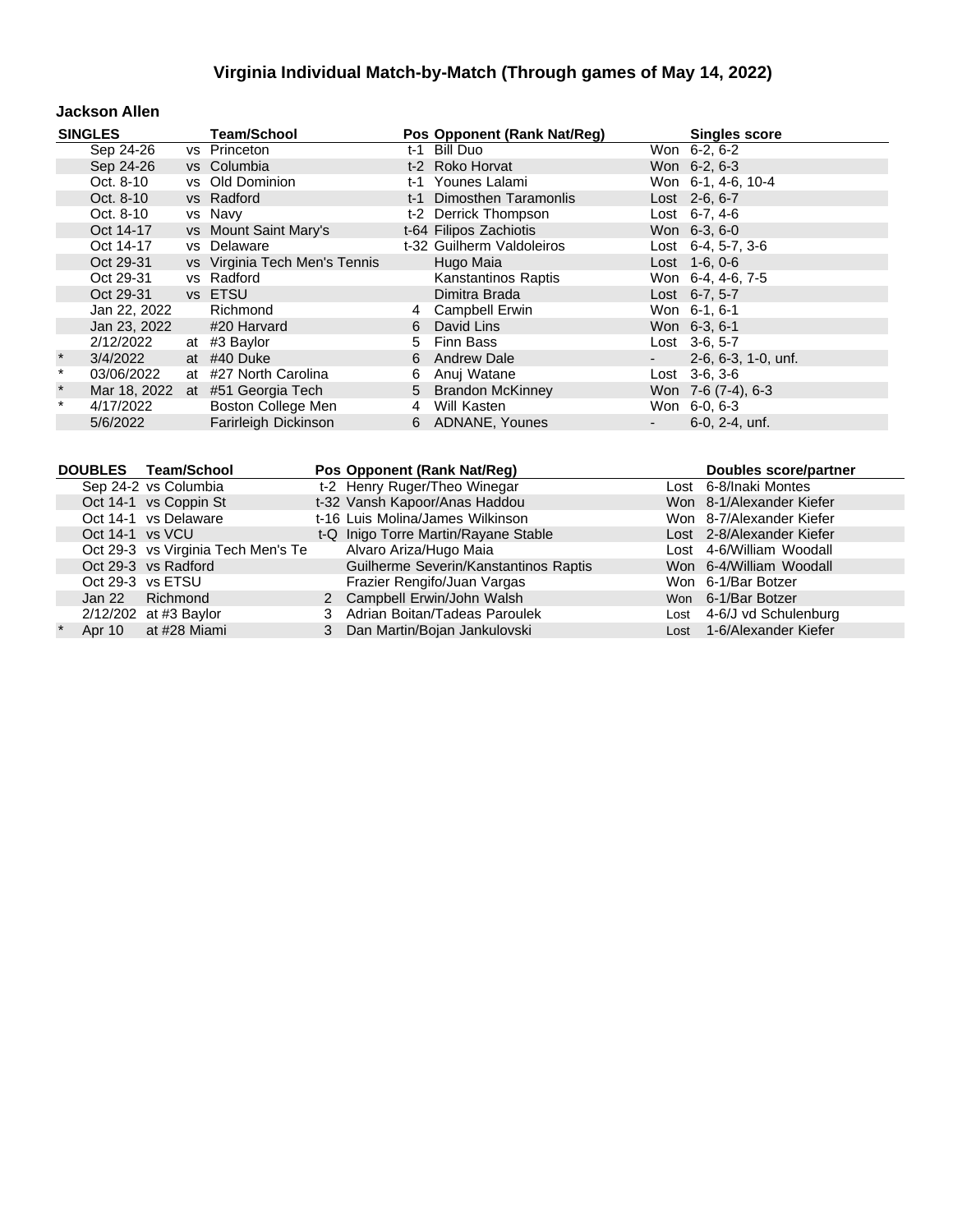#### **Bar Botzer**

|         | <b>SINGLES</b>         | <b>Team/School</b>              |                | Pos Opponent (Rank Nat/Reg) |                          | <b>Singles score</b>    |
|---------|------------------------|---------------------------------|----------------|-----------------------------|--------------------------|-------------------------|
|         | Sep 24-26              | vs Princeton                    |                | t-1 Karl Poling (101/-)     |                          | $Last 0-6.3-6$          |
|         | Sep 24-26              | vs Virginia Tech Men's Tennis   |                | t-3 Ryan Fishback           |                          | Won 6-1, 6-7 (3-7), 6-3 |
|         | Oct 14-17              | vs Duquesne                     |                | t-64 Jin Dassabayake        |                          | Won 6-1, 6-1            |
|         | Oct 14-17              | vs Georgetown                   |                | t-32 Jake Fellows           |                          | Won 6-4, 6-4            |
|         | Oct 14-17              | vs VCU                          |                | t-16 Joaquim Almeida        |                          | Won 7-5, 6-2            |
|         | Oct 23-25              | vs Old Dominion                 |                | t-32 Francois Le Tallec     |                          | Lost 2-6, 2-6           |
|         | Oct 23-25              | vs Radford                      |                | t-c Guilherme Severin       |                          | Won 6-2, 7-5            |
|         | Oct 23-25              | vs Old Dominion                 |                | t-c Luca Maldoner           |                          | Won 6-3, 5-7, 10-6      |
|         | Oct 29-31              | vs Virginia Tech Men's Tennis   |                | Ryan Fishback               |                          | Won 6-4, 6-4            |
|         | Oct 29-31              | vs Radford                      |                | D Taramonlis                |                          | Won 6-1, 7-5            |
|         | Oct 29-31              | vs ETSU                         |                | <b>Frazier Rengifo</b>      |                          | Won 6-2, 2-6, 6-4       |
|         | Jan 20, 2022           | Liberty                         |                | 3 R. Marques Da Silva       |                          | Won 6-4, 6-3            |
|         | Jan 22, 2022           | Richmond                        | 1              | Daniel Kliebhan             |                          | Won 4-6, 6-2, 6-4       |
|         | Jan 23, 2022           | #20 Harvard                     | 3              | Brian Shi (57/-)            |                          | Lost $7-5, 5-7, 3-6$    |
|         | Jan 29, 2022           | <b>Ball State</b>               | 1              | Danilo Kovacevic            |                          | Won 6-1, 6-4            |
|         | Jan 30, 2022           | Georgia Tech                    | 3              | <b>Marcus McDaniel</b>      | $\sim 100$               | 3-6, 4-4, unf.          |
|         |                        | Feb 06, 2022 at #5 Ohio State   | 2              | Matej Vocel (5/-)           |                          | Lost $3-6, 3-6$         |
|         | Feb 13, 2022 at #4 TCU |                                 | 3              | Pedro Vives                 |                          | Lost 4-6, 4-6           |
|         | 2/18/2022              | at #4 TCU                       | 4              | Pedro Vives                 |                          | Lost 6-4, 1-6, 4-6      |
|         | 2/19/2022              | vs #5 Florida Gators            |                | 4 Andy Andrade              |                          | Lost 3-6, 2-6           |
|         | 2/20/2022              | at Washington                   | $\overline{4}$ | Han-Chih Lin                |                          | 1-6, 6-5, unf.          |
|         | March 20               | at #63 Clemson                  | 3              | Spencer Whitaker            |                          | Won 6-0, 6-2            |
| $\star$ | 3/25/2022              | #34 NC State                    | 4              | Damien Salvestre            | $\overline{\phantom{a}}$ | 6-7 (1-7), 1-2, unf.    |
| $\star$ | 3/27/2022              | #8 Wake Forest                  | 5              | Siddhant Banthia            | $\sim$                   | 4-6, 6-4, unf.          |
|         | 3/31/2022              | at #12 Kentucky                 | 5              | Joshua Lapadat (95/-)       |                          | Won 6-1, 6-4            |
| $\star$ | Apr 08, 2022           | at #33 Florida State University | 5              | <b>Youcef Rihane</b>        |                          | Lost 3-6, 4-6           |
| $\star$ | 4/13/2022              | at Virginia Tech Men's Tennis   | 4              | Michael Shepheard           |                          | Won 6-0, 6-1            |
| $\star$ | 4/17/2022              | <b>Boston College Men</b>       | $\mathbf{1}$   | Max Motlagh                 |                          | Won 6-4, 6-2            |
|         | 04/22/22               | vs #32 Florida State            | 5              | Youcef Rihane               |                          | Won 6-1, 6-2            |
|         | 04/23/22               | vs #23 Louisville               | 5              | David Mizrahi               |                          | 7-6 (10-8), 2-3, unf.   |
|         | 04/24/24               | vs #17 North Carolina           | 5              | Anuj Watane                 |                          | Lost $0-6, 6-2, 3-6$    |
|         | 5/6/2022               | Farirleigh Dickinson            | 5              | <b>BUDINSZKY, Moric</b>     |                          | Won 6-0, 6-1            |
|         | 5/7/2022               | <b>VCU Men's Tennis</b>         | 6              | Joaquim Almeida             |                          | 4-6, 2-5, unf.          |
|         | 5/13/2022              | #10 South Carolina              | 6              | Casey Hoole                 |                          | Won 2-6, 6-2, 6-2       |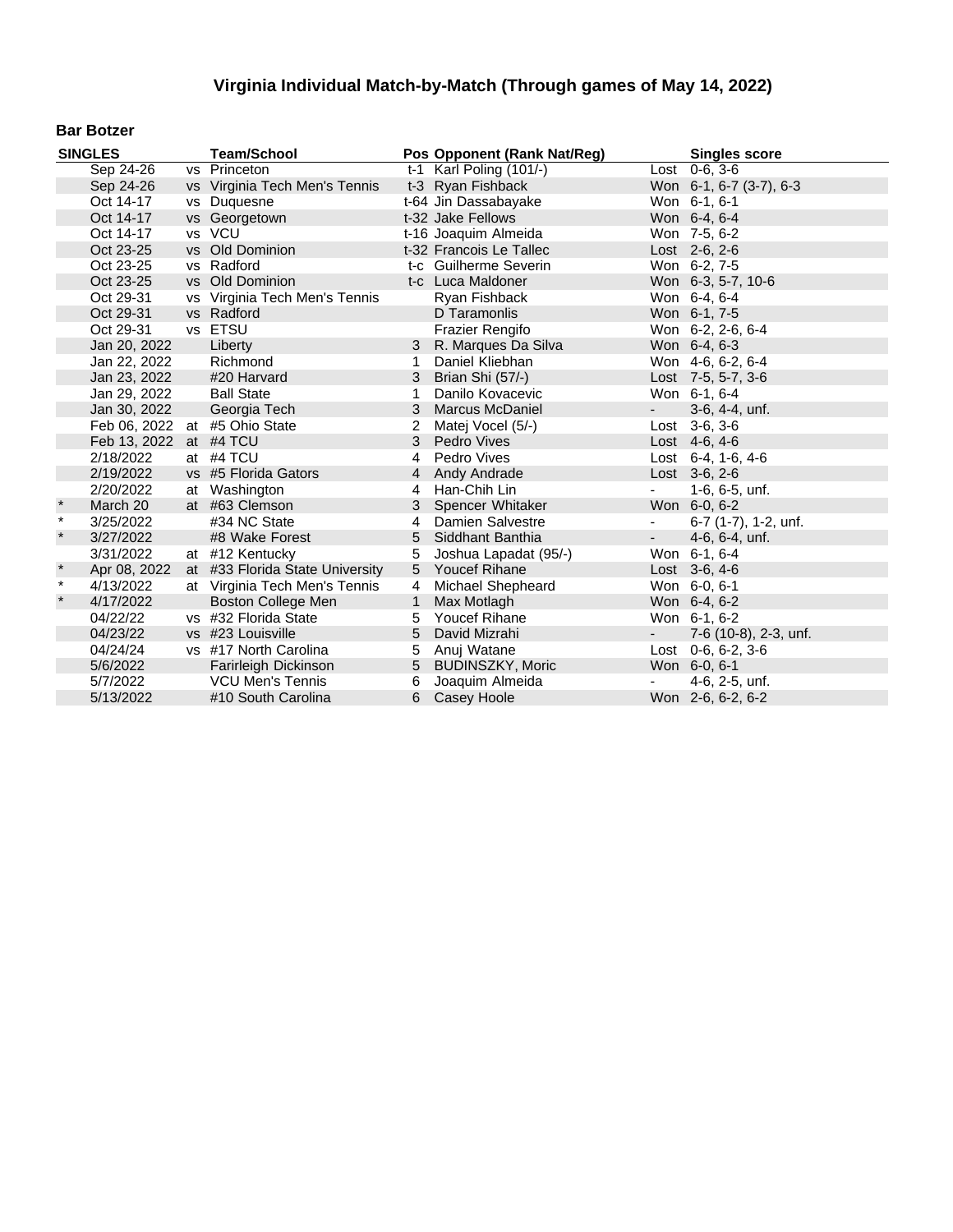#### **Bar Botzer**

|         |               | DOUBLES Team/School                |                      | Pos Opponent (Rank Nat/Reg)                                        |      | <b>Doubles score/partner</b>        |
|---------|---------------|------------------------------------|----------------------|--------------------------------------------------------------------|------|-------------------------------------|
|         |               | Sep 24-2 vs Princeton              |                      | t-1 Karl Poling/Damian Rodriguez                                   |      | Lost 6-8/William Woodall            |
|         |               | Sep 24-2 vs Columbia               |                      | t-2 Max Westphal/Hugo Hashimoto                                    |      | Won 8-3/Chris Rodesch               |
|         |               |                                    |                      | Sep 24-2 vs Virginia Tech Men's Te t-3 Ryan Fishback/Scott Sculley |      | Won 8-6/Chris Rodesch               |
|         |               | Oct 23-2 vs Liberty                |                      | t-16 R Marques da Silva/Josh Wilson                                |      | Won 8-7/J vd Schulenburg            |
|         |               | Oct 23-2 vs James Madison          |                      | t-qf William Karpinski/Holden Koons                                |      | Won 8-4/J vd Schulenburg            |
|         |               | Oct 23-2 vs Old Dominion           |                      | t-sf Luca Maldoner/Nicola Vidal                                    |      | Lost 2-6, 6-4, 8-10/J vd Schulenbur |
|         |               | Oct 29-3 vs Virginia Tech Men's Te |                      | Ryan Fishback/Scott Sculley                                        |      | Won 7-6/Gianni Ross                 |
|         |               | Oct 29-3 vs Radford                |                      | D Taramonlis/Andres Silva                                          |      | Won 6-3/Gianni Ross                 |
|         |               | Oct 29-3 vs ETSU                   |                      | Frazier Rengifo/Juan Vargas                                        |      | Won 6-1/Jackson Allen               |
|         | <b>Jan 20</b> | Liberty                            | 3                    | Goncalo Ferreira/Josh Wilson                                       |      | Won 6-3/J vd Schulenburg            |
|         | Jan 22        | Richmond                           |                      | Campbell Erwin/John Walsh                                          | Won  | 6-1/Jackson Allen                   |
|         | Jan 23        | #20 Harvard                        | 3                    | Steven Sun/David Lins                                              |      | Won 6-3/J vd Schulenburg            |
|         | Jan 29        | <b>Ball State</b>                  | 3                    | Vince Orlando/Parrish Simmons                                      |      | 4-4, unf./J vd Schulenburg          |
|         | Jan 30        | Georgia Tech                       | 3                    | Chen Dong/Angel Guerrero                                           |      | Lost 2-6/J vd Schulenburg           |
|         | Feb 06        | at #5 Ohio State                   | 3                    | Cannon Kingsley/JJ Tracy                                           | Lost | 3-6/J vd Schulenburg                |
|         | Feb 13        | at #4 TCU                          | 1.                   | Luc Fomba/Jake Fearnley                                            | Lost | 4-6/Chris Rodesch                   |
|         |               | 2/18/202 at #4 TCU                 | 1.                   | Luc Fomba/Jake Fearnley                                            | Won  | 6-3/Chris Rodesch                   |
|         |               | 2/19/202 vs #5 Florida Gators      | $\mathbf{1}$         | Sam Riffice/Ben Shelton                                            |      | Lost 3-6/Chris Rodesch              |
|         |               | 2/20/202 at Washington             | 1                    | Jack Davis/Brandon Wong                                            |      | Won 6-4/Chris Rodesch               |
|         |               | March 20 at #63 Clemson            | 1.                   | Ryuhei Azuma/Teodor Giusca                                         |      | 5-2, unf./Ryan Goetz                |
| $\ast$  |               | 3/25/202 #34 NC State              | 2                    | Martins Rocens/Fons Van Sambeek                                    |      | Lost 3-6/Chris Rodesch              |
|         |               | 3/27/202 #8 Wake Forest            | $2^{\circ}$          | Siddhant Banthia/Jakob Schnaitter (14/-)                           |      | 5-3, unf./Chris Rodesch             |
|         |               | 3/31/202 at #12 Kentucky           | $\mathbf{2}^{\circ}$ | Joshua Lapadat/JJ Mercer                                           |      | Won 6-3/Chris Rodesch               |
|         | Apr 08        | at #33 Florida State Unive         | $\overline{2}$       | Loris Pourroy/Andreja Petrovic                                     |      | 5-3, unf./Chris Rodesch             |
| $\ast$  | Apr 10        | at #28 Miami                       | 1.                   | Franco Aubone/Juan Martin Jalif                                    | Won  | 7-5/Chris Rodesch                   |
| $\star$ |               | 4/13/202 at Virginia Tech Men's Te | $\mathbf{1}$         | Jordan Chrysostom/Ryan Fishback (19/-)                             | Lost | 1-6/Chris Rodesch                   |
| $\ast$  |               | 4/17/202 Boston College Men        | 3.                   | <b>Bennett Turner/Matt Campbell</b>                                |      | Won 6-1/Alexander Kiefer            |
|         |               | 04/22/22 vs #32 Florida State      | $2^{\circ}$          | Loris Pourroy/Andreja Petrovic                                     |      | Won 6-0/Chris Rodesch               |
|         |               | 04/23/22 vs #23 Louisville         | 2                    | Sergio Hernandez/Natan Rodrigues                                   | Won  | 6-3/Chris Rodesch                   |
|         |               | 04/24/24 vs #17 North Carolina     | 2 <sup>1</sup>       | Casey Kania/Logan Zapp                                             |      | Won 6-2/Chris Rodesch               |
|         |               | 5/6/2022 Farirleigh Dickinson      | 1.                   | PUKSE, Teodors/PIETSCH, Niclas                                     | Won  | 6-3/Chris Rodesch                   |
|         |               | 5/7/2022 VCU Men's Tennis          | $\mathbf{1}$         | Charles Bertimon/Maxence Bertimon (33/-)                           |      | Won 6-4/Chris Rodesch               |
|         |               | 5/13/202 #10 South Carolina        | 1.                   | Daniel Rodrigues/Connor Thomson (18/-)                             |      | Lost 3-6/Chris Rodesch              |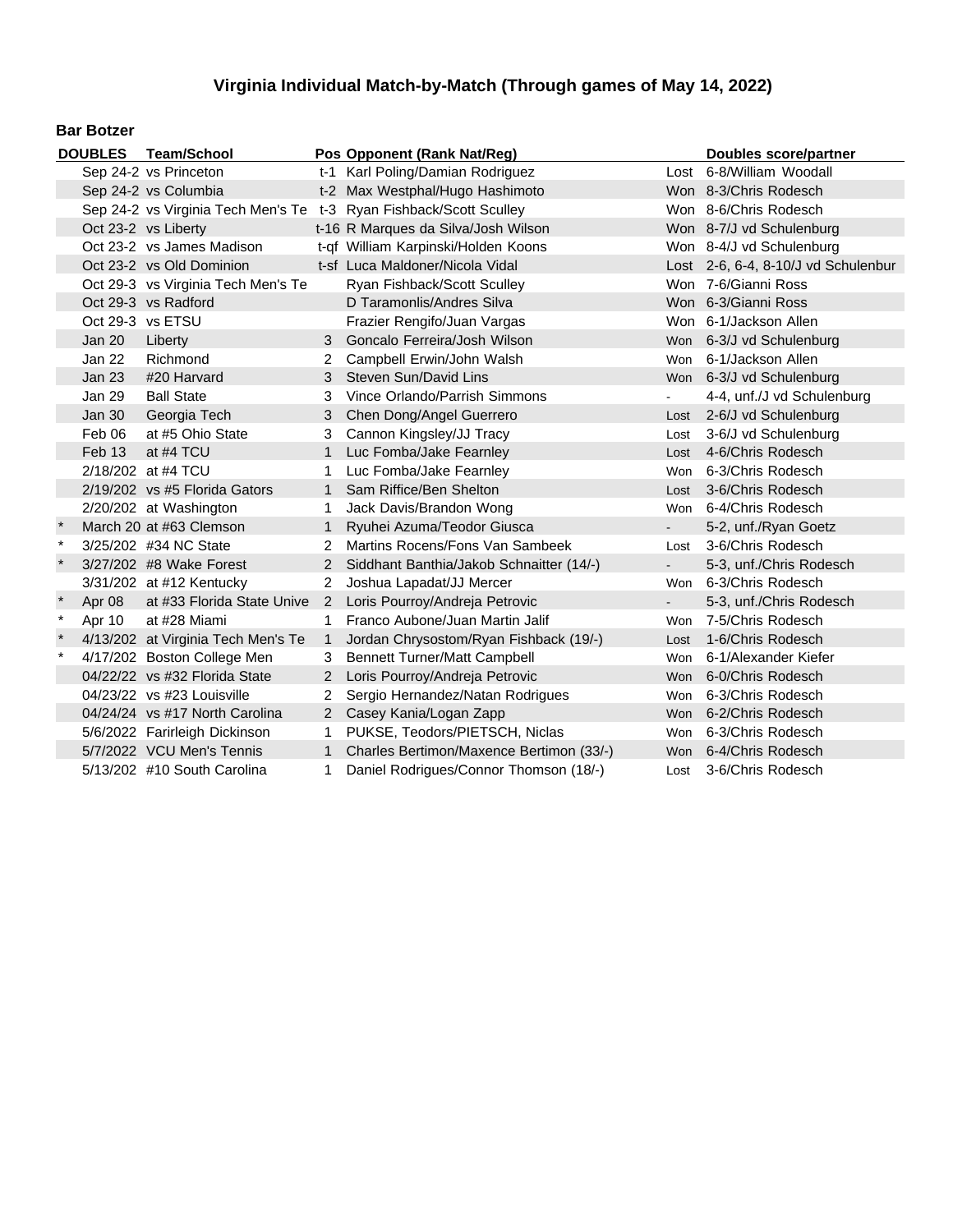#### **Jefferson Dockter**

|         | <b>SINGLES</b> | <b>Team/School</b>            | Pos Opponent (Rank Nat/Reg) | <b>Singles score</b>  |
|---------|----------------|-------------------------------|-----------------------------|-----------------------|
|         | Sep 24-26      | vs Princeton                  | t-1 Aidan Mahoney           | Lost $2-6, 6-1, 3-6$  |
|         | Sep 24-26      | vs Columbia                   | t-2 Ishaan Ravichander      | Lost 1-6, 1-6         |
|         | Sep 24-26      | vs Virginia Tech Men's Tennis | t-3 Alex Ix                 | Won 1-6, 6-3, 6-4     |
|         | Oct. 8-10      | vs Richmond                   | t-1 John Walsh              | Lost $1-6, 6-3, 6-10$ |
|         | Oct. 8-10      | vs Old Dominion               | t-1 Oliver Nolan            | Lost 4-6, 1-6         |
|         | Oct. 8-10      | vs William & Mary             | t-2 Daniel Pellerito        | $Last \, 3-6, 3-6$    |
| $\star$ | 4/17/2022      | Boston College Men            | 6 Shreekar Eedara           | Won 6-2, 6-3          |

| <b>DOUBLES</b> | Team/School           | Pos Opponent (Rank Nat/Req)                                             | Doubles score/partner     |
|----------------|-----------------------|-------------------------------------------------------------------------|---------------------------|
|                | Sep 24-2 vs Princeton | t-1 Matthew Bosancic/Ben Smith                                          | Lost 5-8/Alexander Kiefer |
|                |                       | Sep 24-2 vs Virginia Tech Men's Te t-3 Michael Shepheard/Frank Thompson | Won 8-7 (7-4)/Ryan Goetz  |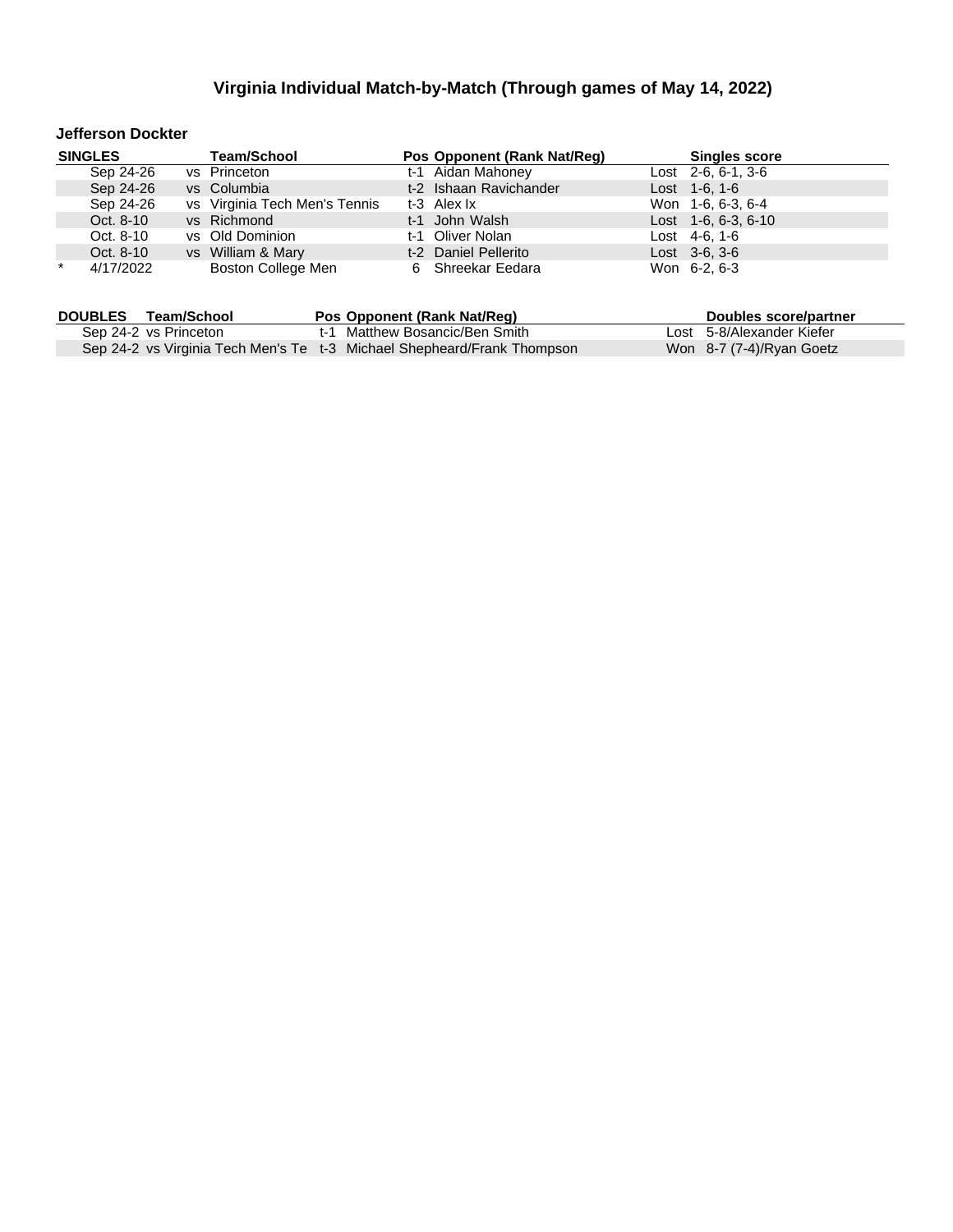### **Ryan Goetz**

|              | <b>SINGLES</b> | <b>Team/School</b>               |                | Pos Opponent (Rank Nat/Reg) |            | <b>Singles score</b>      |
|--------------|----------------|----------------------------------|----------------|-----------------------------|------------|---------------------------|
|              | Sep 24-26      | vs Princeton                     |                | t-1 Damian Rodriguez        |            | Won 6-3, 7-6              |
|              | Sep 24-26      | vs Columbia                      |                | t-2 Hugo Hashimoto          |            | Won 6-2, 6-2              |
|              | Sep 24-26      | vs Virginia Tech Men's Tennis    |                | t-3 Alvaro Ariza            |            | Won 7-5, 7-6 (7-3)        |
|              | Oct 04-10      | vs Ohio State                    |                | t-64 Matej Vocel (20/-)     |            | Won 3-6, 6-2, 6-3         |
|              | Oct 04-10      | vs Washington                    |                | t-32 Clement Chidekh (72/-) |            | Lost 4-6, 2-6             |
|              | Oct 23-25      | vs Old Dominion                  |                | t-32 Younes Lalami          |            | Lost 6-3, 0-6, 4-6        |
|              | Oct 23-25      | vs Virginia Tech Men's Tennis    |                | t-c Hugo Maia               |            | Won 6-3, 6-3              |
|              | Jan 20, 2022   | Liberty                          | 5              | Deji Thomas-Smith           |            | Won 6-2, 6-4              |
|              | Jan 23, 2022   | #20 Harvard                      | 5              | Steven Sun                  |            | Won 6-2, 6-1              |
|              | Jan 29, 2022   | <b>Ball State</b>                | 3              | Nathaniel Webster           |            | Won 6-3, 6-0              |
|              | Jan 30, 2022   | Georgia Tech                     | 5              | Pablo Schlecher             |            | Won 6-2, 6-2              |
|              |                | Feb 06, 2022 at #5 Ohio State    | 5              | <b>JJ Tracy (14/-)</b>      | $\sim 100$ | 5-7, 0-5, unf.            |
|              | 2/12/2022      | at #3 Baylor                     | 3              | Sven Lah (123/-)            |            | Lost $5-7, 6-0, 1-6$      |
|              | Feb 13, 2022   | at #4 TCU                        | 5              | Jake Fearnley (52/-)        |            | Lost 2-6, 4-6             |
|              | 2/18/2022      | at #4 TCU                        | 5              | Jake Fearnley (76/-)        |            | Lost $3-6, 3-6$           |
|              | 2/19/2022      | vs #5 Florida Gators             | 5              | Josh Goodger                | $\sim$     | 7-6 (9-7), 3-6, 4-1, unf. |
|              | 2/20/2022      | at Washington                    | 5              | Nedim Suko                  |            | Won 6-2, 6-3              |
| $\pmb{\ast}$ | 3/4/2022       | at #40 Duke                      | $\overline{4}$ | Edu Guell                   |            | Won 6-3, 6-1              |
| $\star$      | 03/06/2022     | at #27 North Carolina            | 4              | Henry Lieberman             |            | Won 6-2, 6-1              |
| $\pmb{\ast}$ | 3/11/2022      | #21 Notre Dame Fighting Iris     | 3              | <b>Matthew Che</b>          |            | Won 6-1, 6-2              |
| $\star$      | 3/13/2022      | #36 Louisville Men's Tennis      | 3              | Tin Chen                    |            | Won 6-2, 6-2              |
| $\pmb{\ast}$ |                | Mar 18, 2022 at #51 Georgia Tech | 3              | Keshav Chopra               |            | Lost 7-5, 6-7 (7-9), 4-6  |
| $\star$      | March 20       | at #63 Clemson                   | 4              | Jorge Plans Gonzalez        |            | Won 6-2, 6-3              |
| $\star$      | 3/25/2022      | #34 NC State                     | 5              | <b>Braden Shick</b>         |            | Won 7-5, 6-2              |
| $\star$      | 3/27/2022      | #8 Wake Forest                   | $\overline{4}$ | Taha Baadi                  |            | Won 6-4, 6-3              |
|              | 3/31/2022      | at #12 Kentucky                  |                | 4 Francois Musitelli (61/-) |            | Won 6-4, 6-2              |
| $\star$      | Apr 08, 2022   | at #33 Florida State University  | 4              | Josh Karpenschif            |            | Won 6-3, 6-2              |
| $\star$      | Apr 10, 2022   | at #28 Miami                     | $\overline{4}$ | Oren Vasser                 |            | Won 6-4, 6-3              |
| $\star$      | 4/13/2022      | at Virginia Tech Men's Tennis    | 3              | Hugo Maia                   |            | Won 6-1, 6-3              |
| $\star$      | 4/17/2022      | <b>Boston College Men</b>        |                | 2 Oliver Worth              |            | Won 6-1, 6-0              |
|              | 04/22/22       | vs #32 Florida State             |                | 4 Sebastian Arcila          |            | 6-1, 5-3, unf.            |
|              | 04/23/22       | vs #23 Louisville                |                | 4 Natan Rodrigues           |            | Won 6-4, 6-3              |
|              | 04/24/24       | vs #17 North Carolina            | 4              | Logan Zapp                  |            | Won 2-6, 6-1, 6-1         |
|              | 5/6/2022       | Farirleigh Dickinson             |                | 3 SRIRAM, Arjun             | $\sim$     | $6-0, 4-1, \text{unf.}$   |
|              | 5/7/2022       | <b>VCU Men's Tennis</b>          | $\overline{4}$ | Matisse Bobichon            |            | 7-5, 3-3, unf.            |
|              | 5/13/2022      | #10 South Carolina               |                | 4 Raphael Lambling          |            | Won 6-4, 6-1              |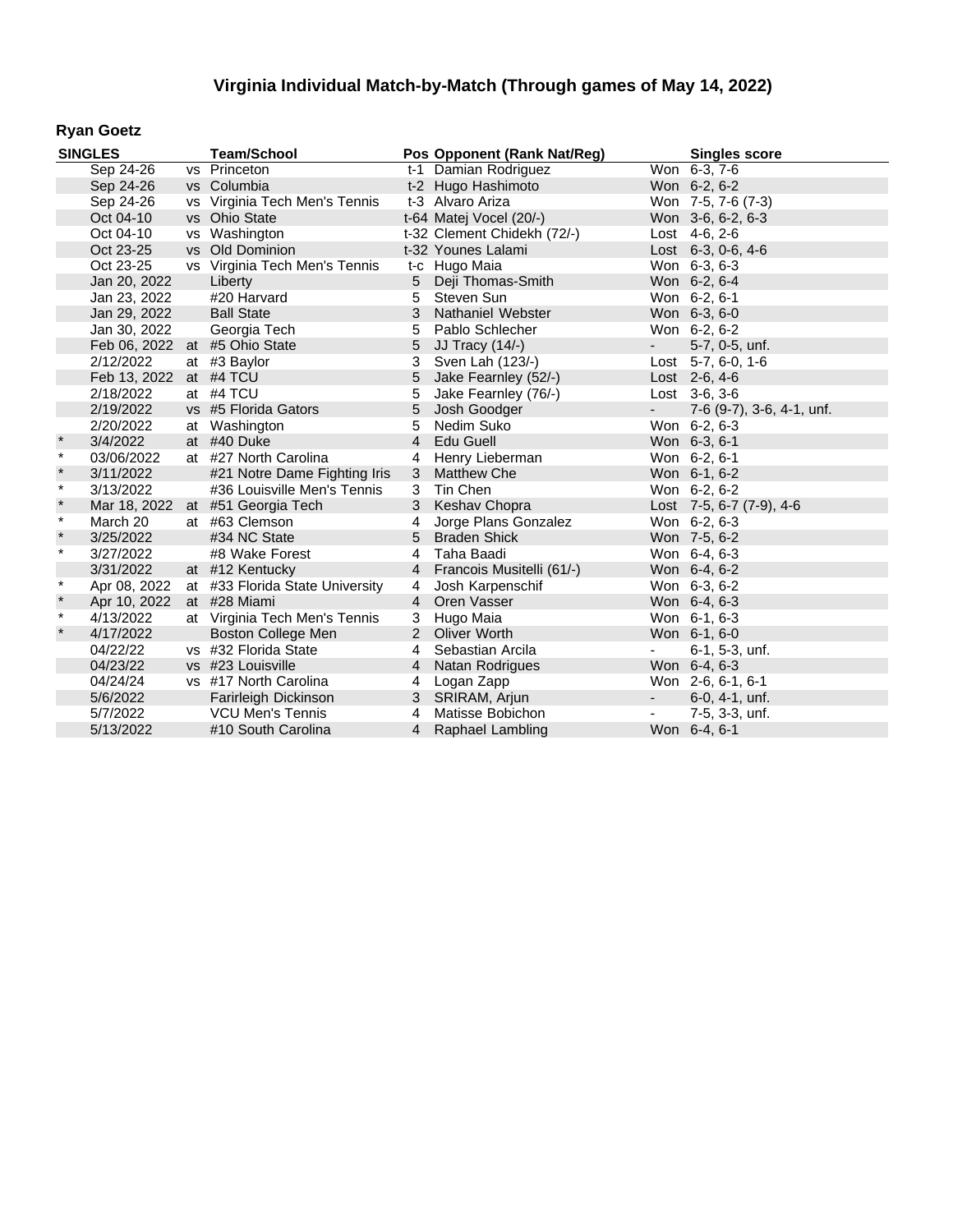### **Ryan Goetz**

|         |                        | DOUBLES Team/School                |                       | Pos Opponent (Rank Nat/Reg)                                             |            | <b>Doubles score/partner</b>      |
|---------|------------------------|------------------------------------|-----------------------|-------------------------------------------------------------------------|------------|-----------------------------------|
|         |                        | Sep 24-2 vs Princeton              |                       | t-1 Thomas Bosancic/Bill Duo                                            |            | Won 8-2/Chris Rodesch             |
|         |                        | Sep 24-2 vs Columbia               |                       | t-2 Alex Kotzen/Jayden Templeman                                        |            | Lost 5-8/Alexander Kiefer         |
|         |                        |                                    |                       | Sep 24-2 vs Virginia Tech Men's Te t-3 Michael Shepheard/Frank Thompson |            | Won 8-7 (7-4)/Jefferson Dockter   |
|         |                        | Oct 04-1 vs Middle Tennessee       |                       | q64 Chris Edge/Francisco Rocha                                          |            | Won 2-6, 6-4, 12-10/Chris Rodesch |
|         | Oct 04-1 vs SMU        |                                    |                       | Q32 Adam Neff/Ivan Thamma                                               |            | Won 3-6, 7-6, 10-8/Chris Rodesch  |
|         | Oct 04-1 vs Texas      |                                    |                       | QFi Richard Ciamarra/Cleeve Harper                                      |            | Won 6-2, 6-4/Chris Rodesch        |
|         | Oct 04-1 vs Ohio State |                                    |                       | t-32 Justin Boulais/James Trotter                                       |            | Lost 3-6, 2-6/Chris Rodesch       |
|         | Oct 04-1 vs UCF        |                                    |                       | t-C Bogdan Pavel/Trey Hilderbrand (3/-)                                 |            | Won 7-5, 6-4/Chris Rodesch        |
|         |                        | Oct 04-1 vs Arizona                |                       | CQ Herman Hoeyeraal/Filip Malbasic                                      |            | Won 6-2, 6-2/Chris Rodesch        |
|         | Oct 04-1 vs Duke       |                                    |                       | CS Garrett Johns/Sean Sculley (9/-)                                     |            | Won 6-7, 7-6, 10-6/Chris Rodesch  |
|         |                        | Oct 04-1 vs Oregon                 |                       | CFI Ivalio Keremedchiev/Ivalio Keremedchiev (55/-)                      |            | Won 4-6, 7-5, 11-9/Chris Rodesch  |
|         | Oct 23-2 vs VCU        |                                    |                       | t-16 Rayane Stable/Inigo Torre Martin                                   |            | Won 8-4/Inaki Montes              |
|         |                        |                                    |                       | Oct 23-2 vs Virginia Tech Men's Te t-qf Scott Sculley/Ryan Fishback     |            | Won 8-7/Inaki Montes              |
|         |                        | Oct 23-2 vs Temple                 |                       | t-sf Louis Gorregues/Marin Delmas                                       |            | Won 3-6, 6-2, 10-7/Inaki Montes   |
|         |                        | Oct 23-2 vs Old Dominion           |                       | t-f Nicola Vidal/Luca Maldoner                                          |            | /Inaki Montes                     |
|         | <b>Jan 20</b>          | Liberty                            |                       | Nicaise Muamba/R. Marques Da Silva                                      | <b>Won</b> | 6-4/Inaki Montes                  |
|         | Jan 23                 | #20 Harvard                        | 2                     | Harris Walker/Ronan Jachuck                                             | Won        | 6-4/Inaki Montes                  |
|         | <b>Jan 29</b>          | <b>Ball State</b>                  | $\overline{2}$        | Thibault de Negri/Eli Herran                                            | <b>Won</b> | 6-3/Inaki Montes                  |
|         | Jan 30                 | Georgia Tech                       | 2                     | Keshav Chopra/Pablo Schlecher                                           | Won        | 6-2/Inaki Montes                  |
|         | Feb 06                 | at #5 Ohio State                   | $\mathbf{2}^{\prime}$ | James Trotter/Justin Boulais (2/-)                                      |            | 4-4, unf./Inaki Montes            |
|         |                        | 2/12/202 at #3 Baylor              | 1                     | Finn Bass/Sven Lah (12/-)                                               |            | 4-5, unf./Inaki Montes            |
|         | Feb 13                 | at #4 TCU                          | $\mathbf{2}^{\prime}$ | Sander Jong/Lui Maxted (20/-)                                           | Lost       | 5-7/Inaki Montes                  |
|         |                        | 2/18/202 at #4 TCU                 | 3                     | Juan Carlos Aguilar/Tim Ruehl                                           | Lost       | 2-6/William Woodall               |
|         |                        | 2/19/202 vs #5 Florida Gators      | 3                     | Duarte Vale/Abedallah Shelbayh                                          | Won        | 6-3/William Woodall               |
|         |                        | 2/20/202 at Washington             | 3                     | Cesar Bouchelaghem/Ewen Lumsden                                         | Won        | 6-3/William Woodall               |
|         |                        | 3/4/2022 at #40 Duke               | 1                     | Garrett Johns/Sean Sculley                                              |            | 5-4, unf./Chris Rodesch           |
| $\ast$  |                        | 03/06/20 at #27 North Carolina     | 1                     | Brian Cernoch/Mac Kiger (4/-)                                           | Won        | 7-6 (7-5)/Chris Rodesch           |
| $\ast$  |                        | 3/11/202 #21 Notre Dame Fighting   | $\mathbf{1}$          | Matthew Che/Axel Nefve (42/-)                                           |            | 4-5, unf./Chris Rodesch           |
| $\star$ |                        | 3/13/202 #36 Louisville Men's Tenn | 1                     | Natan Rodrigues/Matthew Fung                                            | Won        | 6-4/Chris Rodesch                 |
| $\star$ | Mar 18                 | at #51 Georgia Tech                | $\mathbf{1}$          | Andres Martin/Marcus McDaniel (13/-)                                    | Lost       | 3-6/William Woodall               |
| $\ast$  |                        | March 20 at #63 Clemson            | 1                     | Ryuhei Azuma/Teodor Giusca                                              |            | 5-2, unf./Bar Botzer              |
|         |                        | 3/25/202 #34 NC State              | 1                     | Luca Staeheli/Robin Catry (19/-)                                        | Won        | 6-3/Inaki Montes                  |
| $\star$ |                        | 3/27/202 #8 Wake Forest            | 1                     | Eduardo Nava/Matthew Thomson (74/-)                                     | Won        | 6-4/Inaki Montes                  |
|         |                        | 3/31/202 at #12 Kentucky           | $\mathbf{1}$          | Millen Hurrion/Francois Musitelli                                       | Lost       | 4-6/Inaki Montes                  |
| $\ast$  | Apr 08                 | at #33 Florida State Unive         | 1                     | Josh Karpenschif/Maks Silagy                                            | Lost       | 2-6/Inaki Montes                  |
|         | Apr 10                 | at #28 Miami                       | 2 <sup>1</sup>        | Martin Katz/Oren Vasser                                                 |            | Won 6-4/Inaki Montes              |
|         |                        | 4/13/202 at Virginia Tech Men's Te |                       | Alvaro Ariza/Scott Sculley                                              | Won        | 6-4/Inaki Montes                  |
|         |                        | 4/17/202 Boston College Men        | 1                     | Juan Jose Bianchi/Max Motlagh (90/-)                                    | Won        | 6-4/Inaki Montes                  |
|         |                        | 04/22/22 vs #32 Florida State      | 1                     | Maks Silagy/J. Dous Karpensschif (89/-)                                 | Won        | 6-2/Inaki Montes                  |
|         |                        | 04/23/22 vs #23 Louisville         | 1                     | Etienne Donnet/David Mizrahi                                            | Won        | 7-5/Inaki Montes                  |
|         |                        | 04/24/24 vs #17 North Carolina     | 1                     | Brian Cernoch/Mac Kiger (8/-)                                           | Lost       | 5-7/Inaki Montes                  |
|         |                        | 5/6/2022 Farirleigh Dickinson      | $\overline{2}$        | DHOUIB, Mehdi/ADNANE, Younes                                            |            | 4-3, unf./Inaki Montes            |
|         |                        | 5/7/2022 VCU Men's Tennis          | 2                     | Inigo Torre Martin/Rayane Stable                                        | Won        | 6-0/Inaki Montes                  |
|         |                        | 5/13/202 #10 South Carolina        | $\mathbf{2}$          | Raphael Lambling/James Story                                            | Won        | 6-4/Inaki Montes                  |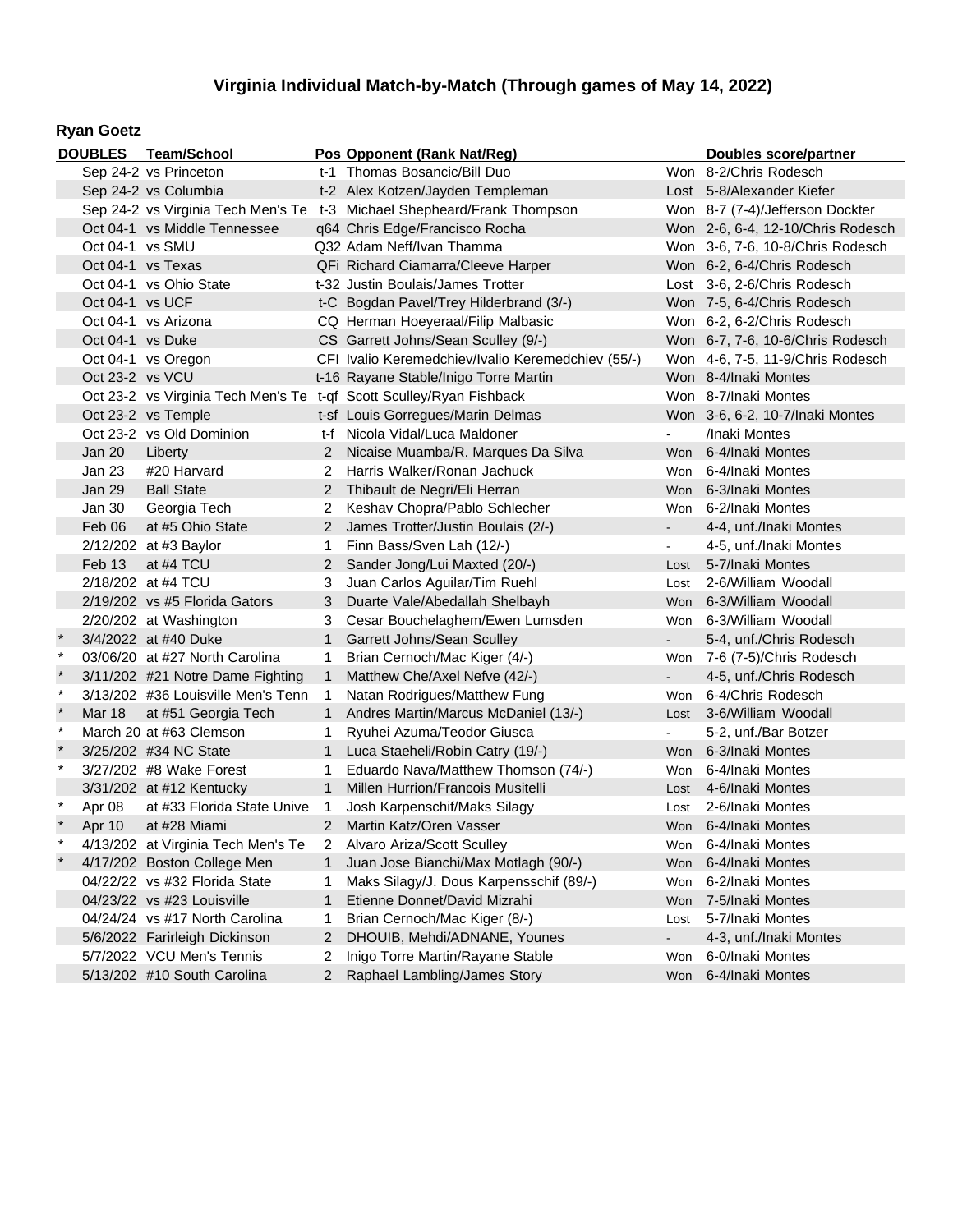#### **Alexander Kiefer**

|         | <b>SINGLES</b>                                                                                      |  | <b>Team/School</b>               |    | Pos Opponent (Rank Nat/Reg)    |                          | <b>Singles score</b>                |  |  |  |
|---------|-----------------------------------------------------------------------------------------------------|--|----------------------------------|----|--------------------------------|--------------------------|-------------------------------------|--|--|--|
|         | Sep 24-26                                                                                           |  | vs Princeton                     |    | t-1 Filippos Astreinidis       |                          | Won 6-1, 6-7, 6-4                   |  |  |  |
|         | Sep 24-26                                                                                           |  | vs Columbia                      |    | t-2 Jayden Templeman           |                          | Won 4-6, 6-2, 6-1                   |  |  |  |
|         | Sep 24-26                                                                                           |  | vs Virginia Tech Men's Tennis    |    | t-3 Carlo Donato               |                          | Won 6-2, 6-4                        |  |  |  |
|         | Oct. 8-10                                                                                           |  | vs Radford                       |    | t-1 Yevhen Sirous              |                          | Won 6-0, 6-0                        |  |  |  |
|         | Oct. 8-10                                                                                           |  | vs William & Mary                |    | t-1 George Davis               |                          | Won 6-3, 7-6                        |  |  |  |
|         | Oct. 8-10                                                                                           |  | vs VCU                           |    | t-2 Matisse Bobichon           |                          | Won 6-1, 6-3                        |  |  |  |
|         | Oct 14-17                                                                                           |  | vs Navy                          |    | t-64 Cy McLeod                 |                          | Won 6-1, 6-1                        |  |  |  |
|         | Oct 14-17                                                                                           |  | vs Georgetown                    |    | t-32 Charlie Suh               |                          | Won 6-2, 6-1                        |  |  |  |
|         | Oct 14-17                                                                                           |  | vs Morgan St                     |    | t-16 Mikeal Carpenter          |                          | Won 6-3, 4-6, 6-2                   |  |  |  |
|         | Oct 23-25                                                                                           |  | vs VCU                           |    | t-32 Inigo Torre Martin        |                          | Lost 6-3, 4-6, 4-6                  |  |  |  |
|         | Oct 23-25                                                                                           |  | vs William & Mary                |    | t-c Sean Joseph                |                          | Won 6-0, 6-2                        |  |  |  |
|         | Oct 23-25                                                                                           |  | vs Virginia Tech Men's Tennis    |    | t-c Ryan Fishback              |                          | Lost 6-4, 4-6, 7-10                 |  |  |  |
|         | Jan 22, 2022                                                                                        |  | Richmond                         | 5. | Sebastian Miano                |                          | Won 6-1, 7-6 (7-2)                  |  |  |  |
|         | Jan 29, 2022                                                                                        |  | <b>Ball State</b>                |    | 5 Eli Herran                   |                          | $6-3, 5-1, \text{unf.}$             |  |  |  |
|         | 2/12/2022                                                                                           |  | at #3 Baylor                     | 6  | Juampi Mazzuchi                |                          | Lost 0-6, 4-6                       |  |  |  |
| $\ast$  | 3/11/2022                                                                                           |  | #21 Notre Dame Fighting Iris     |    | 6 Jean-Marc Malkowski          |                          | Won 6-1, 6-1                        |  |  |  |
| $\star$ | 3/13/2022                                                                                           |  | #36 Louisville Men's Tennis      |    | 6 Matthew Fung                 |                          | Lost $7-6$ $(7-4)$ , $1-6$ , $6-10$ |  |  |  |
| $\star$ |                                                                                                     |  | Mar 18, 2022 at #51 Georgia Tech |    | 6 Pablo Schlecher              |                          | Lost $7-5$ , 2-6, 4-6               |  |  |  |
| $\star$ | March 20                                                                                            |  | at #63 Clemson                   | 6  | <b>Maxwell Smith</b>           | $\overline{\phantom{a}}$ | 6-4, 2-3, unf.                      |  |  |  |
| $\ast$  | Apr 10, 2022                                                                                        |  | at #28 Miami                     | 6  | Casper Christensen             |                          | Won 6-1, 6-0                        |  |  |  |
| $\star$ | 4/13/2022                                                                                           |  | at Virginia Tech Men's Tennis    | 6  | <b>Scott Sculley</b>           |                          | $6-3, 5-3, \text{unf.}$             |  |  |  |
| $\star$ | 4/17/2022                                                                                           |  | Boston College Men               | 5  | Jake Vassel                    |                          | Won 6-2, 6-3                        |  |  |  |
|         | <b>DOUBLES</b><br><b>Team/School</b><br>Pos Opponent (Rank Nat/Reg)<br><b>Doubles score/partner</b> |  |                                  |    |                                |                          |                                     |  |  |  |
|         | Sep 24-2 vs Princeton                                                                               |  |                                  |    | t-1 Matthew Bosancic/Ben Smith |                          | Lost 5-8/Jefferson Dockter          |  |  |  |
|         | $0.40.1$ $0.40.1$                                                                                   |  |                                  |    |                                |                          | $I = I$ $R \Omega / R \ldots R$     |  |  |  |

|                 | Sep 24-2 vs Princeton                                           |   | t-1 Matthew Bosancic/Ben Smith       |      | Lost 5-8/Jefferson Dockter  |
|-----------------|-----------------------------------------------------------------|---|--------------------------------------|------|-----------------------------|
|                 | Sep 24-2 vs Columbia                                            |   | t-2 Alex Kotzen/Jayden Templeman     |      | Lost 5-8/Ryan Goetz         |
|                 | Sep 24-2 vs Virginia Tech Men's Te t-3 Alvaro Ariza/Matt Harper |   |                                      |      | Won 8-2/Inaki Montes        |
|                 | Oct 14-1 vs Coppin St                                           |   | t-32 Vansh Kapoor/Anas Haddou        |      | Won 8-1/Jackson Allen       |
|                 | Oct 14-1 vs Delaware                                            |   | t-16 Luis Molina/James Wilkinson     |      | Won 8-7/Jackson Allen       |
| Oct 14-1 vs VCU |                                                                 |   | t-Q Inigo Torre Martin/Rayane Stable |      | Lost 2-8/Jackson Allen      |
| Jan 22          | Richmond                                                        |   | 3 Alex Wernink/Sebastian Miano       |      | Won 6-3/Inaki Montes        |
|                 | 3/11/202 #21 Notre Dame Fighting                                |   | 3 Connor Fu/Jean-Marc Malkowski      |      | Won 6-3/Inaki Montes        |
|                 | Mar 18 at #51 Georgia Tech                                      |   | 3 Keshav Chopra/Chen Dong            |      | Lost 5-7/Inaki Montes       |
|                 | March 20 at #63 Clemson                                         |   | 3 Jorge Plans Gonzalez/Maxwell Smith |      | Won 6-2/Inaki Montes        |
| Apr 10          | at #28 Miami                                                    |   | 3 Dan Martin/Bojan Jankulovski       | Lost | 1-6/Jackson Allen           |
|                 | 4/13/202 at Virginia Tech Men's Te                              |   | 3 Alberto Orso/Matt Harper           |      | Won 7-5/Gianni Ross         |
|                 | 4/17/202 Boston College Men                                     |   | 3 Bennett Turner/Matt Campbell       |      | Won 6-1/Bar Botzer          |
|                 | 04/22/22 vs #32 Florida State                                   |   | 3 Alex Bulte/Youcef Rihane           |      | 5-2, unf./Gianni Ross       |
|                 | 04/23/22 vs #23 Louisville                                      | 3 | Alex Wesbrooks/Matthew Fung          |      | 6-6 (1-0), unf./Gianni Ross |
|                 | 04/24/24 vs #17 North Carolina                                  |   | 3 Benjamin Sigouin/Peter Murphy      |      | Lost 6-7/Gianni Ross        |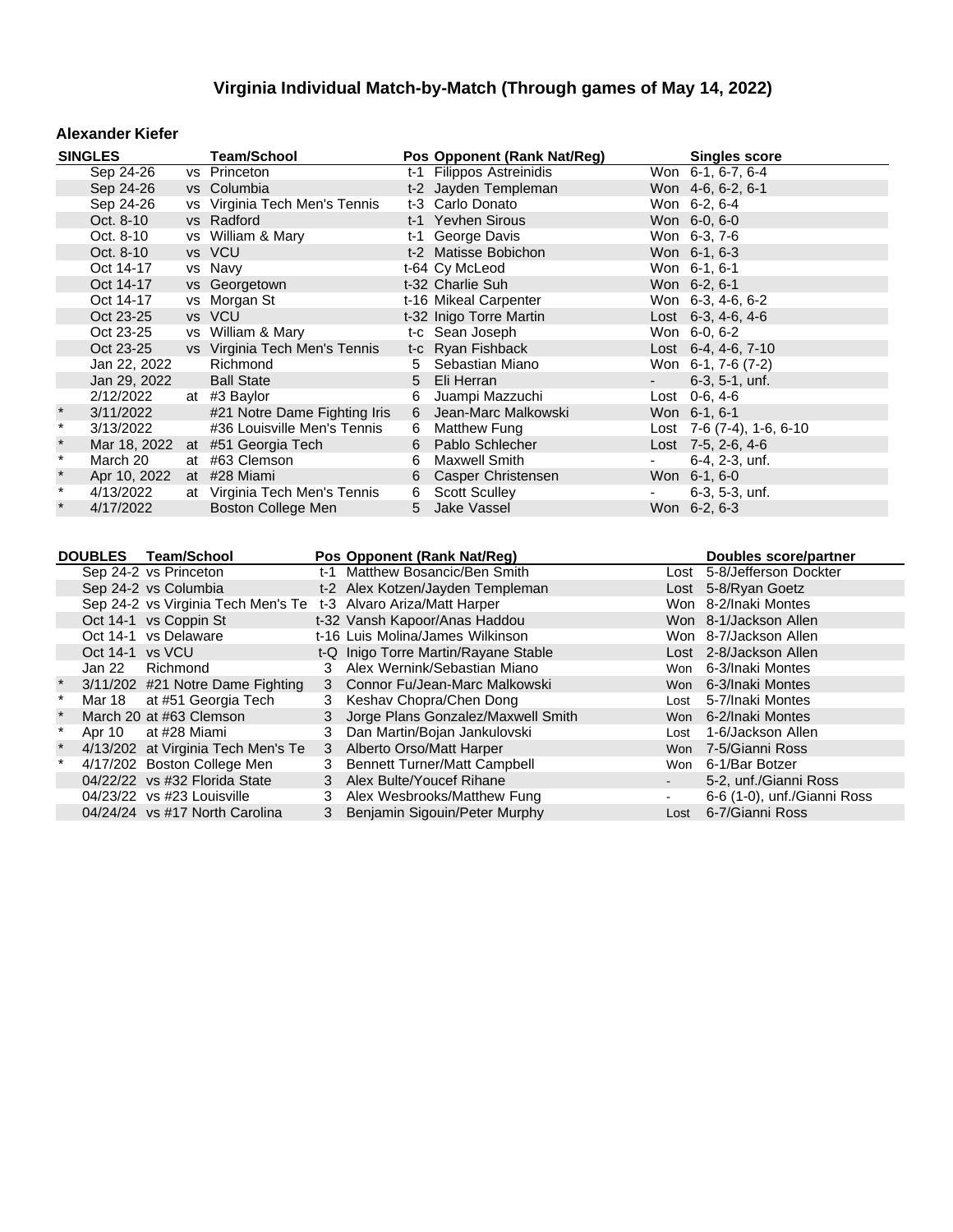#### **Inaki Montes**

| <b>SINGLES</b> |              | <b>Team/School</b>              |              | Pos Opponent (Rank Nat/Reg) |                          | <b>Singles score</b>           |
|----------------|--------------|---------------------------------|--------------|-----------------------------|--------------------------|--------------------------------|
|                | Sep 24-26    | vs Columbia                     |              | t-2 Max Westphal            |                          | Won 1-6, 6-3, 6-4              |
|                | Sep 24-26    | vs Virginia Tech Men's Tennis   |              | t-3 Scott Sculley           |                          | Won 2-6, 6-2, 6-2              |
|                | Oct 23-25    | vs Virginia Tech Men's Tennis   |              | t-32 Ryan Fishback          |                          | Won 6-2, 6-4                   |
|                | Oct 23-25    | vs Penn State                   |              | t-16 Chikaya Sato           |                          | Won 6-2, 6-3                   |
|                | Oct 23-25    | vs VCU                          |              | t-qf Inigo Torre Martin     |                          | Won 7-6, 6-2                   |
|                | Oct 23-25    | vs VCU                          |              | t-sf Charles Bertimon       |                          | Won 6-3, 7-6                   |
|                | Oct 23-25    | vs Old Dominion                 |              | t-f Francois Le Tallec      |                          | Lost 0-3, retired              |
|                | Jan 20, 2022 | Liberty                         | 2            | Josh Wilson                 |                          | Won 6-3, 6-0                   |
|                | Jan 23, 2022 | #20 Harvard                     | 1            | Henry vd Schulenburg (17/-) |                          | Won 6-2, 6-3                   |
|                | Jan 30, 2022 | Georgia Tech                    |              | 2 Keshav Chopra             | $\omega_{\rm{max}}$      | $6-3, 4-4, \text{unf.}$        |
|                |              | Feb 06, 2022 at #5 Ohio State   | 3            | Jake Van Emburgh            | $\blacksquare$           | 7-6 (7-2), 2-2, unf.           |
|                | 2/12/2022    | at #3 Baylor                    | $\mathbf{1}$ | Adrian Boitan               | $\blacksquare$           | $6-4, 6-6$ $(5-2)$ , unf.      |
|                | Feb 13, 2022 | at #4 TCU                       | 2            | Juan Carlos Aguilar (15/-)  | $\blacksquare$           | 3-6, 7-5, 5-6, unf.            |
|                | 2/18/2022    | at #4 TCU                       | $\mathbf{1}$ | Luc Fomba $(44/-)$          | $\omega_{\rm{max}}$      | 7-5, 3-6, 3-5, unf.            |
|                | 2/19/2022    | vs #5 Florida Gators            | 1            | Sam Riffice (92/-)          |                          | Lost $3-6, 2-6$                |
|                | 2/20/2022    | at Washington                   |              | Clement Chidekh (2/-)       | $\sim$                   | 0-6, 5-6, unf.                 |
| $\star$        | 3/4/2022     | at #40 Duke                     | 1            | Garrett Johns (118/-)       |                          | Won 6-3, 6-3                   |
| $\star$        | 03/06/2022   | at #27 North Carolina           | $\mathbf{1}$ | Benjamin Sigouin            | $\omega_{\rm{max}}$      | 6-3, 2-6, 2-2, unf.            |
| $\star$        | 3/11/2022    | #21 Notre Dame Fighting Iris    |              | 2 Aditya Vashistha          |                          | Won 6-3, 6-2                   |
| $\star$        | Mar 18, 2022 | at #51 Georgia Tech             | $\mathbf{1}$ | Andres Martin (14/-)        |                          | Won 4-6, 6-2, 6-4              |
| $\star$        | March 20     | at #63 Clemson                  | 1            | Teodor Giusca (125/-)       | $\sim$                   | 6-3, 2-2, unf.                 |
| $\star$        | 3/25/2022    | #34 NC State                    |              | 2 Luca Staeheli             | $\omega_{\rm{max}}$      | $6-2, 5-3, \text{unf.}$        |
| $\ast$         | 3/27/2022    | #8 Wake Forest                  | 2            | Rrezart Cungu               |                          | Won 6-3, 6-3                   |
|                | 3/31/2022    | at #12 Kentucky                 | $\mathbf{1}$ | Liam Draxl (94/-)           |                          | Lost 6-2, 2-6, 5-7             |
| $\star$        | Apr 08, 2022 | at #33 Florida State University | $\mathbf{1}$ | Loris Pourroy (55/-)        |                          | Won 6-4, 6-2                   |
| $\star$        | Apr 10, 2022 | at #28 Miami                    | $\mathbf{1}$ | Dan Martin                  |                          | Lost $6-1$ , 5-7, 0-1 $(4-10)$ |
| $\star$        | 4/13/2022    | at Virginia Tech Men's Tennis   | $\mathbf{1}$ | Ryan Fishback (110/-)       | $\overline{\phantom{a}}$ | 4-6, 4-2, unf.                 |
|                | 04/22/22     | vs #32 Florida State            |              | 2 Andreja Petrovic          |                          | Won 6-3, 6-1                   |
|                | 04/23/22     | vs #23 Louisville               | 2            | Josh Howard-Tripp           |                          | 7-6 (7-1), 4-1, unf.           |
|                | 04/24/24     | vs #17 North Carolina           |              | 2 Benjamin Sigouin          |                          | Won 6-4, 2-6, 7-6 (7-3)        |
|                | 5/7/2022     | VCU Men's Tennis                |              | 2 Maxence Bertimon          |                          | Won 6-4, 6-3                   |
|                | 5/13/2022    | #10 South Carolina              |              | 2 Toby Samuel (82/-)        | $\omega_{\rm{max}}$      | 3-6, 6-4, 3-2, unf.            |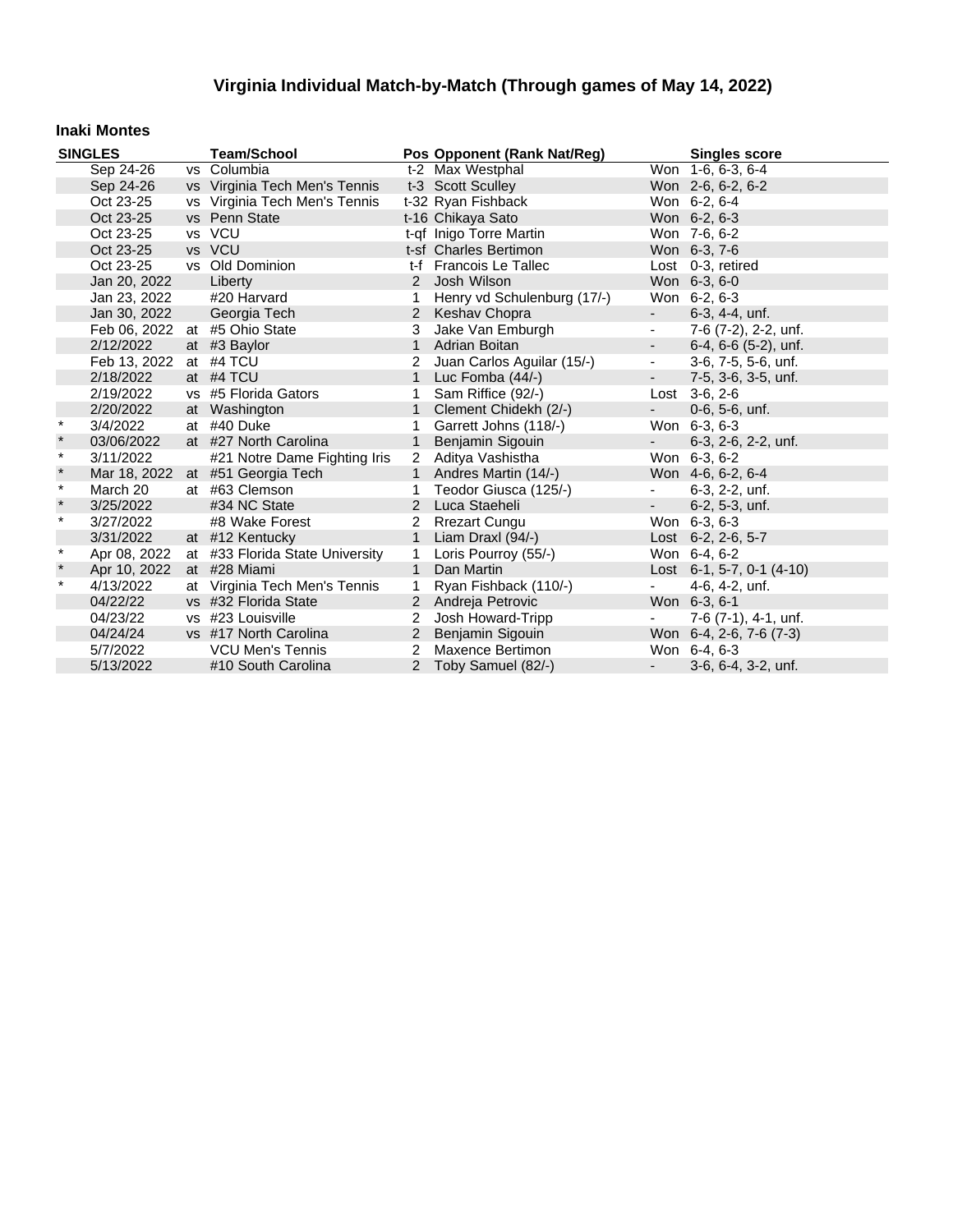#### **Inaki Montes**

|         |                 | DOUBLES Team/School                                             |                      | Pos Opponent (Rank Nat/Reg)                                         |                | Doubles score/partner         |
|---------|-----------------|-----------------------------------------------------------------|----------------------|---------------------------------------------------------------------|----------------|-------------------------------|
|         |                 | Sep 24-2 vs Columbia                                            |                      | t-2 Henry Ruger/Theo Winegar                                        |                | Lost 6-8/Jackson Allen        |
|         |                 | Sep 24-2 vs Virginia Tech Men's Te t-3 Alvaro Ariza/Matt Harper |                      |                                                                     |                | Won 8-2/Alexander Kiefer      |
|         | Oct 23-2 vs VCU |                                                                 |                      | t-16 Rayane Stable/Inigo Torre Martin                               |                | Won 8-4/Ryan Goetz            |
|         |                 |                                                                 |                      | Oct 23-2 vs Virginia Tech Men's Te t-qf Scott Sculley/Ryan Fishback |                | Won 8-7/Ryan Goetz            |
|         |                 | Oct 23-2 vs Temple                                              |                      | t-sf Louis Gorregues/Marin Delmas                                   |                | Won 3-6, 6-2, 10-7/Ryan Goetz |
|         |                 | Oct 23-2 vs Old Dominion                                        |                      | t-f Nicola Vidal/Luca Maldoner                                      |                | /Ryan Goetz                   |
|         | <b>Jan 20</b>   | Liberty                                                         |                      | Nicaise Muamba/R. Marques Da Silva                                  | <b>Won</b>     | 6-4/Ryan Goetz                |
|         | <b>Jan 22</b>   | Richmond                                                        |                      | Alex Wernink/Sebastian Miano                                        | <b>Won</b>     | 6-3/Alexander Kiefer          |
|         | <b>Jan 23</b>   | #20 Harvard                                                     | 2                    | Harris Walker/Ronan Jachuck                                         | Won            | 6-4/Ryan Goetz                |
|         | <b>Jan 29</b>   | <b>Ball State</b>                                               |                      | Thibault de Negri/Eli Herran                                        | <b>Won</b>     | 6-3/Ryan Goetz                |
|         | Jan 30          | Georgia Tech                                                    |                      | Keshav Chopra/Pablo Schlecher                                       | Won            | 6-2/Ryan Goetz                |
|         | Feb 06          | at #5 Ohio State                                                |                      | James Trotter/Justin Boulais (2/-)                                  | $\blacksquare$ | 4-4, unf./Ryan Goetz          |
|         |                 | 2/12/202 at #3 Baylor                                           | 1.                   | Finn Bass/Sven Lah (12/-)                                           | $\sim$         | 4-5, unf./Ryan Goetz          |
|         | Feb 13          | at #4 TCU                                                       |                      | Sander Jong/Lui Maxted (20/-)                                       | Lost           | 5-7/Ryan Goetz                |
|         |                 | 2/18/202 at #4 TCU                                              |                      | Sander Jong/Lui Maxted                                              | Won            | 6-0/J vd Schulenburg          |
|         |                 | 2/19/202 vs #5 Florida Gators                                   | 2                    | Andy Andrade/Mattias Siimar (44/-)                                  | Lost           | 2-6/J vd Schulenburg          |
|         |                 | 2/20/202 at Washington                                          | $\mathbf{2}^{\circ}$ | Clement Chidekh/Nedim Suko                                          | Lost           | 2-6/J vd Schulenburg          |
|         |                 | 3/4/2022 at #40 Duke                                            | 3                    | Faris Khan/Niroop Vallabhaneni                                      | Won            | 6-4/J vd Schulenburg          |
| $\ast$  |                 | 03/06/20 at #27 North Carolina                                  | 3                    | Benjamin Sigouin/Peter Murphy                                       | Won            | 6-3/J vd Schulenburg          |
| $\star$ |                 | 3/11/202 #21 Notre Dame Fighting                                | 3                    | Connor Fu/Jean-Marc Malkowski                                       |                | Won 6-3/Alexander Kiefer      |
| $\star$ |                 | 3/13/202 #36 Louisville Men's Tenn                              | 3                    | David Mizrahi/Tin Chen                                              | $\sim$         | 5-3, unf./J vd Schulenburg    |
| $\star$ | <b>Mar 18</b>   | at #51 Georgia Tech                                             | 3                    | Keshav Chopra/Chen Dong                                             | Lost           | 5-7/Alexander Kiefer          |
| $\ast$  |                 | March 20 at #63 Clemson                                         | 3                    | Jorge Plans Gonzalez/Maxwell Smith                                  | <b>Won</b>     | 6-2/Alexander Kiefer          |
| $\star$ |                 | 3/25/202 #34 NC State                                           | $\mathbf{1}$         | Luca Staeheli/Robin Catry (19/-)                                    |                | Won 6-3/Ryan Goetz            |
| $\star$ |                 | 3/27/202 #8 Wake Forest                                         | 1.                   | Eduardo Nava/Matthew Thomson (74/-)                                 | Won            | 6-4/Ryan Goetz                |
|         |                 | 3/31/202 at #12 Kentucky                                        | $\mathbf{1}$         | Millen Hurrion/Francois Musitelli                                   | Lost           | 4-6/Ryan Goetz                |
| $\star$ | Apr 08          | at #33 Florida State Unive                                      | $\mathbf{1}$         | Josh Karpenschif/Maks Silagy                                        | Lost           | 2-6/Ryan Goetz                |
| $\star$ | Apr 10          | at #28 Miami                                                    | $\overline{2}$       | Martin Katz/Oren Vasser                                             | Won            | 6-4/Ryan Goetz                |
| $\star$ |                 | 4/13/202 at Virginia Tech Men's Te                              | $\overline{2}$       | Alvaro Ariza/Scott Sculley                                          | Won            | 6-4/Ryan Goetz                |
|         |                 | 4/17/202 Boston College Men                                     | $\mathbf{1}$         | Juan Jose Bianchi/Max Motlagh (90/-)                                | Won            | 6-4/Ryan Goetz                |
|         |                 | 04/22/22 vs #32 Florida State                                   | 1                    | Maks Silagy/J. Dous Karpensschif (89/-)                             | Won            | 6-2/Ryan Goetz                |
|         |                 | 04/23/22 vs #23 Louisville                                      | $\mathbf{1}$         | Etienne Donnet/David Mizrahi                                        | Won            | 7-5/Ryan Goetz                |
|         |                 | 04/24/24 vs #17 North Carolina                                  | 1                    | Brian Cernoch/Mac Kiger (8/-)                                       | Lost           | 5-7/Ryan Goetz                |
|         |                 | 5/6/2022 Farirleigh Dickinson                                   | $\overline{2}$       | DHOUIB, Mehdi/ADNANE, Younes                                        | $\bullet$ .    | 4-3, unf./Ryan Goetz          |
|         |                 | 5/7/2022 VCU Men's Tennis                                       | 2                    | Inigo Torre Martin/Rayane Stable                                    | Won            | 6-0/Ryan Goetz                |
|         |                 | 5/13/202 #10 South Carolina                                     | $\overline{2}$       | Raphael Lambling/James Story                                        |                | Won 6-4/Ryan Goetz            |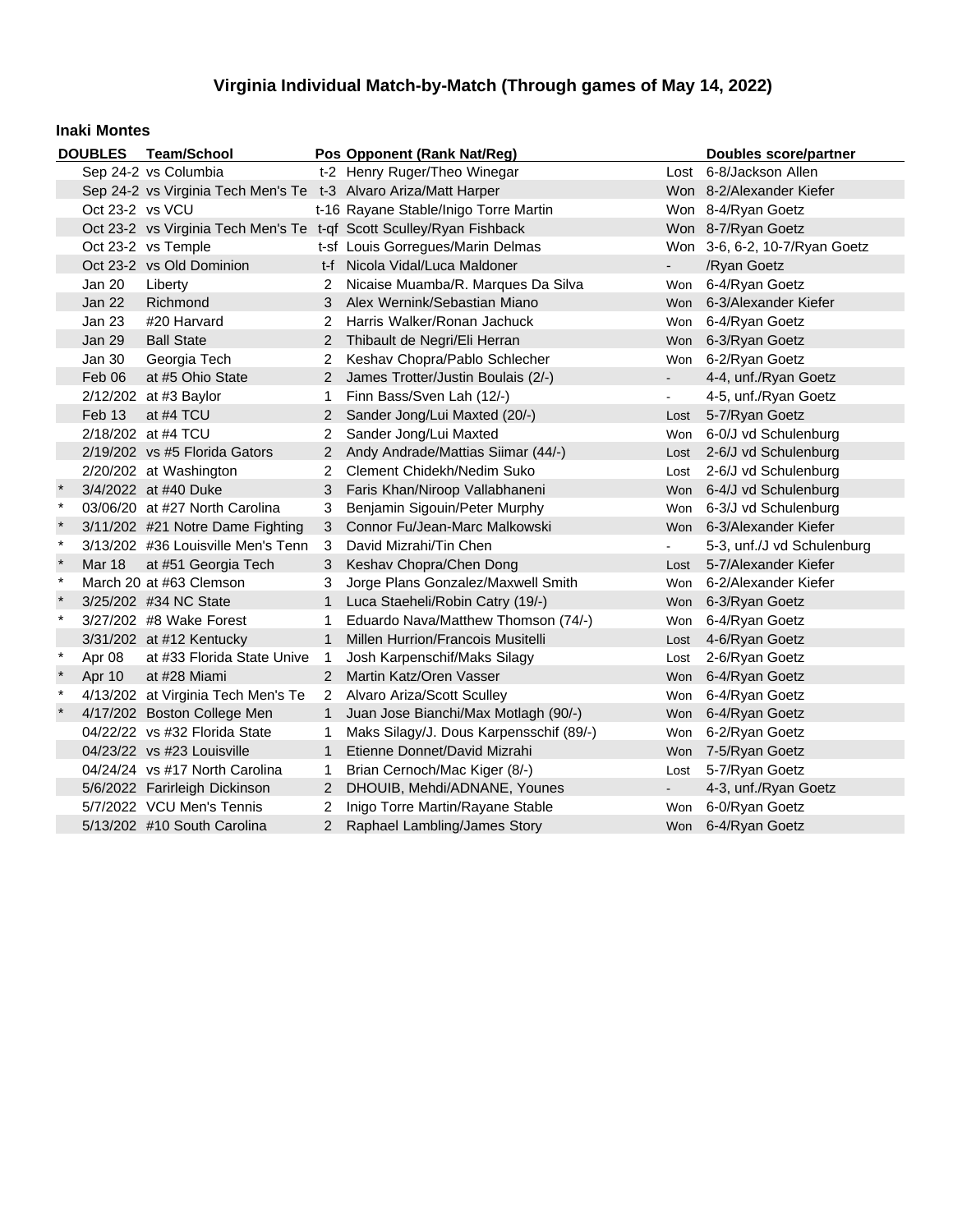#### **Chris Rodesch**

|         | <b>SINGLES</b>         | <b>Team/School</b>              |                | Pos Opponent (Rank Nat/Reg) |                     | <b>Singles score</b>      |
|---------|------------------------|---------------------------------|----------------|-----------------------------|---------------------|---------------------------|
|         | Sep 24-26              | vs Princeton                    |                | t-1 Thomas Bosancic         |                     | Won 6-2, 3-6, 6-3         |
|         | Sep 24-26              | vs Columbia                     |                | t-2 Alex Kotzen (110/-)     |                     | Won 7-5, 6-4              |
|         | Sep 24-26              | vs Virginia Tech Men's Tennis   |                | t-3 Ryan Fishback           |                     | Won 6-3, 6-1              |
|         | Oct 04-10              | vs Illinois                     |                | Q64 Alex Brown              |                     | Won 6-4, 6-1              |
|         | Oct 04-10              | vs Duke                         |                | Q32 Garrett Johns (51/-)    |                     | Won 6-7, 7-6, 6-4         |
|         | Oct 04-10              | vs DePaul                       |                | QFi Vito Tonejc (97/-)      |                     | Won 6-3, 7-5              |
|         | Oct 04-10              | vs Georgia                      |                | t-64 Hamish Stewart (23/-)  |                     | Lost 4-6, 2-6             |
|         | Oct 04-10              | vs Old Dominion                 |                | t-C Luca Maldoner           |                     | Won 6-4, 6-2              |
|         | Oct 04-10              | vs South Carolina               |                | C16 Toby Samuel (49/-)      |                     | Won 6-2, 6-2              |
|         | Oct 04-10              | vs Florida                      |                | CQ Andy Andrade (14/-)      |                     | Won 6-2, 6-4              |
|         | Oct 04-10              | vs Princeton                    |                | CS Karl Poling (101/-)      |                     | Won 1-6, 6-3, 6-4         |
|         | Oct 04-10              | vs Ohio State                   |                | cFI Matej Vocel (20/-)      |                     | Lost 4-6, 7-5, 5-7        |
|         | Jan 20, 2022           | Liberty                         | 1              | Nicaise Muamba              |                     | Won 3-6, 6-3, 6-4         |
|         | Jan 23, 2022           | #20 Harvard                     | 2              | Harris Walker (108/-)       |                     | Won 4-6, 7-6 (7-4), 6-4   |
|         | Jan 30, 2022           | Georgia Tech                    | 1              | Andres Martin (9/-)         | $\sim 100$          | 3-6, 6-3, unf.            |
|         |                        | Feb 06, 2022 at #5 Ohio State   | $\mathbf{1}$   | Cannon Kingsley (21/-)      |                     | Lost $3-6, 2-6$           |
|         | 2/12/2022              | at #3 Baylor                    | 2              | <b>Matias Soto</b>          |                     | Won 7-6 (7-5), 6-3        |
|         | Feb 13, 2022 at #4 TCU |                                 | $\mathbf{1}$   | Luc Fomba (44/-)            |                     | Lost 6-7 (1-7), 7-5, 3-6  |
|         | 2/18/2022              | at #4 TCU                       | 2              | Juan Carlos Aguilar (19/-)  |                     | Lost 3-6, 7-5, 4-6        |
|         | 2/19/2022              | vs #5 Florida Gators            | 2              | Ben Shelton (3/-)           |                     | Lost 2-6, 6-4, 5-7        |
|         | 2/20/2022              | at Washington                   | 2              | Ewen Lumsden                |                     | Won 6-0, 6-3              |
| $\star$ | 3/4/2022               | at #40 Duke                     |                | 2 Andrew Zhang              | $\omega_{\rm{max}}$ | 6-3, 3-6, 1-2, unf.       |
| $\star$ | 03/06/2022             | at #27 North Carolina           | $\overline{2}$ | Brian Cernoch (73/-)        |                     | Lost $3-6, 4-6$           |
| $\star$ | 3/11/2022              | #21 Notre Dame Fighting Iris    | 1              | Axel Nefve (44/-)           |                     | Won 6-4, 7-6 (7-3)        |
| $\star$ | 3/13/2022              | #36 Louisville Men's Tennis     | 1              | Etienne Donnet (92/-)       |                     | Won 6-3, 6-4              |
| $\star$ | 3/25/2022              | #34 NC State                    | $\mathbf{1}$   | Robin Catry (108/-)         |                     | Won 6-2, 6-4              |
| $\star$ | 3/27/2022              | #8 Wake Forest                  | $\mathbf{1}$   | Eduardo Nava (34/-)         |                     | Won 6-4, 6-4              |
|         | 3/31/2022              | at #12 Kentucky                 | 2              | Millen Hurrion (114/-)      |                     | Won 7-6 (7-0), 3-6, 6-3   |
| $\star$ | Apr 08, 2022           | at #33 Florida State University | $\overline{2}$ | Andreja Petrovic            |                     | Won 6-2, 4-6, 6-3         |
| $\star$ | Apr 10, 2022           | at #28 Miami                    |                | 2 Bojan Jankulovski         |                     | Won 6-4, 7-6 (7-4)        |
|         | 04/22/22               | vs #32 Florida State            | $\mathbf 1$    | Loris Pourroy (58/-)        |                     | Won 6-3, 6-2              |
|         | 04/23/22               | vs #23 Louisville               |                | 1 Etienne Donnet (101/-)    |                     | Won 6-2, 6-2              |
|         | 04/24/24               | vs #17 North Carolina           | $\mathbf{1}$   | Brian Cernoch (33/-)        |                     | Lost 6-7 (8-10), 6-4, 3-6 |
|         | 5/6/2022               | Farirleigh Dickinson            |                | 1 PUKSE, Teodors            |                     | Won 6-1, 6-2              |
|         | 5/7/2022               | <b>VCU Men's Tennis</b>         | $\mathbf{1}$   | Charles Bertimon (90/-)     |                     | Won 6-2, 6-2              |
|         | 5/13/2022              | #10 South Carolina              | $\mathbf{1}$   | Daniel Rodrigues (1/-)      | $\sim$              | 6-7 (5-7), 5-2, unf.      |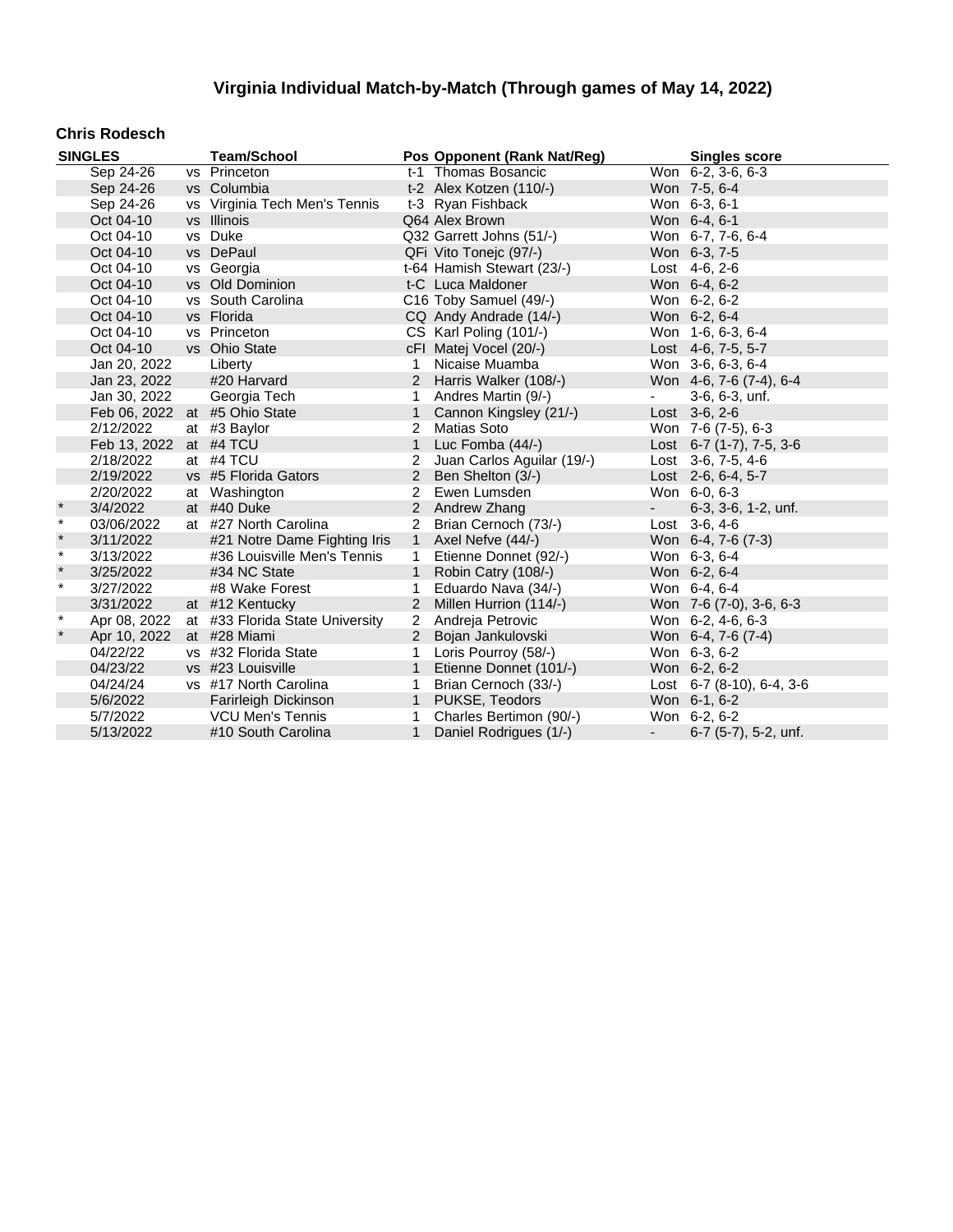#### **Chris Rodesch**

|              |                   | DOUBLES Team/School                                                |                      | Pos Opponent (Rank Nat/Reg)                        |                | <b>Doubles score/partner</b>   |  |
|--------------|-------------------|--------------------------------------------------------------------|----------------------|----------------------------------------------------|----------------|--------------------------------|--|
|              |                   | Sep 24-2 vs Princeton                                              |                      | t-1 Thomas Bosancic/Bill Duo                       |                | Won 8-2/Ryan Goetz             |  |
|              |                   | Sep 24-2 vs Columbia                                               |                      | t-2 Max Westphal/Hugo Hashimoto                    |                | Won 8-3/Bar Botzer             |  |
|              |                   | Sep 24-2 vs Virginia Tech Men's Te t-3 Ryan Fishback/Scott Sculley |                      |                                                    |                | Won 8-6/Bar Botzer             |  |
|              |                   | Oct 04-1 vs Middle Tennessee                                       |                      | q64 Chris Edge/Francisco Rocha                     |                | Won 2-6, 6-4, 12-10/Ryan Goetz |  |
|              | Oct 04-1 vs SMU   |                                                                    |                      | Q32 Adam Neff/Ivan Thamma                          |                | Won 3-6, 7-6, 10-8/Ryan Goetz  |  |
|              | Oct 04-1 vs Texas |                                                                    |                      | QFi Richard Ciamarra/Cleeve Harper                 |                | Won 6-2, 6-4/Ryan Goetz        |  |
|              |                   | Oct 04-1 vs Ohio State                                             |                      | t-32 Justin Boulais/James Trotter                  |                | Lost 3-6, 2-6/Ryan Goetz       |  |
|              | Oct 04-1 vs UCF   |                                                                    |                      | t-C Bogdan Pavel/Trey Hilderbrand (3/-)            |                | Won 7-5, 6-4/Ryan Goetz        |  |
|              |                   | Oct 04-1 vs Arizona                                                |                      | CQ Herman Hoeyeraal/Filip Malbasic                 |                | Won 6-2, 6-2/Ryan Goetz        |  |
|              | Oct 04-1 vs Duke  |                                                                    |                      | CS Garrett Johns/Sean Sculley (9/-)                |                | Won 6-7, 7-6, 10-6/Ryan Goetz  |  |
|              |                   | Oct 04-1 vs Oregon                                                 |                      | CFI Ivalio Keremedchiev/Ivalio Keremedchiev (55/-) |                | Won 4-6, 7-5, 11-9/Ryan Goetz  |  |
|              | Jan 20            | Liberty                                                            | $\mathbf{1}$         | Deji Thomas-Smith/Christiaan Worst                 |                | Won 6-3/William Woodall        |  |
|              | Jan 22            | Richmond                                                           | 1                    | Daniel Kliebhan/Josh Keitelman                     |                | Won 6-1/William Woodall        |  |
|              | Jan 23            | #20 Harvard                                                        | 1                    | Daniel Milavsky/Brian Shi                          |                | Lost 5-7/William Woodall       |  |
|              | <b>Jan 29</b>     | <b>Ball State</b>                                                  | $\mathbf{1}$         | Chris Adams/Danilo Kovacevic                       |                | Won 6-2/William Woodall        |  |
|              | Jan 30            | Georgia Tech                                                       | 1                    | Andres Martin/Marcus McDaniel (3/-)                |                | Won 6-4/William Woodall        |  |
|              | Feb 06            | at #5 Ohio State                                                   | 1                    | Matej Vocel/Robert Cash (1/-)                      | Lost           | 3-6/William Woodall            |  |
|              |                   | 2/12/202 at #3 Baylor                                              | $\mathbf{2}^{\circ}$ | Juampi Mazzuchi/Matias Soto                        | Lost           | 5-7/William Woodall            |  |
|              | Feb 13            | at #4 TCU                                                          | 1.                   | Luc Fomba/Jake Fearnley                            | Lost           | 4-6/Bar Botzer                 |  |
|              |                   | 2/18/202 at #4 TCU                                                 |                      | Luc Fomba/Jake Fearnley                            | <b>Won</b>     | 6-3/Bar Botzer                 |  |
|              |                   | 2/19/202 vs #5 Florida Gators                                      | 1                    | Sam Riffice/Ben Shelton                            | Lost           | 3-6/Bar Botzer                 |  |
|              |                   | 2/20/202 at Washington                                             | 1                    | Jack Davis/Brandon Wong                            |                | Won 6-4/Bar Botzer             |  |
| $\star$      |                   | 3/4/2022 at #40 Duke                                               | 1                    | Garrett Johns/Sean Sculley                         |                | 5-4, unf./Ryan Goetz           |  |
|              |                   | 03/06/20 at #27 North Carolina                                     | $\mathbf{1}$         | Brian Cernoch/Mac Kiger (4/-)                      |                | Won 7-6 (7-5)/Ryan Goetz       |  |
| $\ast$       |                   | 3/11/202 #21 Notre Dame Fighting                                   | 1                    | Matthew Che/Axel Nefve (42/-)                      |                | 4-5, unf./Ryan Goetz           |  |
| $\star$      |                   | 3/13/202 #36 Louisville Men's Tenn                                 | $\overline{1}$       | Natan Rodrigues/Matthew Fung                       |                | Won 6-4/Ryan Goetz             |  |
| $\star$      |                   | 3/25/202 #34 NC State                                              | $\overline{2}$       | Martins Rocens/Fons Van Sambeek                    | Lost           | 3-6/Bar Botzer                 |  |
| $\star$      |                   | 3/27/202 #8 Wake Forest                                            | $2^{\circ}$          | Siddhant Banthia/Jakob Schnaitter (14/-)           | $\sim 10^{-1}$ | 5-3, unf./Bar Botzer           |  |
|              |                   | 3/31/202 at #12 Kentucky                                           | 2                    | Joshua Lapadat/JJ Mercer                           | Won            | 6-3/Bar Botzer                 |  |
| $\ast$       | Apr 08            | at #33 Florida State Unive                                         |                      | 2 Loris Pourroy/Andreja Petrovic                   | $\blacksquare$ | 5-3, unf./Bar Botzer           |  |
| $\pmb{\ast}$ | Apr 10            | at #28 Miami                                                       | $\mathbf{1}$         | Franco Aubone/Juan Martin Jalif                    | Won            | 7-5/Bar Botzer                 |  |
| $\ast$       |                   | 4/13/202 at Virginia Tech Men's Te                                 | $\mathbf{1}$         | Jordan Chrysostom/Ryan Fishback (19/-)             | Lost           | 1-6/Bar Botzer                 |  |
|              |                   | 04/22/22 vs #32 Florida State                                      | 2                    | Loris Pourroy/Andreja Petrovic                     | Won            | 6-0/Bar Botzer                 |  |
|              |                   | 04/23/22 vs #23 Louisville                                         |                      | 2 Sergio Hernandez/Natan Rodrigues                 |                | Won 6-3/Bar Botzer             |  |
|              |                   | 04/24/24 vs #17 North Carolina                                     | $\mathbf{2}$         | Casey Kania/Logan Zapp                             | Won            | 6-2/Bar Botzer                 |  |
|              |                   | 5/6/2022 Farirleigh Dickinson                                      | 1                    | PUKSE, Teodors/PIETSCH, Niclas                     |                | Won 6-3/Bar Botzer             |  |
|              |                   | 5/7/2022 VCU Men's Tennis                                          | 1                    | Charles Bertimon/Maxence Bertimon (33/-)           |                | Won 6-4/Bar Botzer             |  |
|              |                   | 5/13/202 #10 South Carolina                                        | $\mathbf{1}$         | Daniel Rodrigues/Connor Thomson (18/-)             | Lost           | 3-6/Bar Botzer                 |  |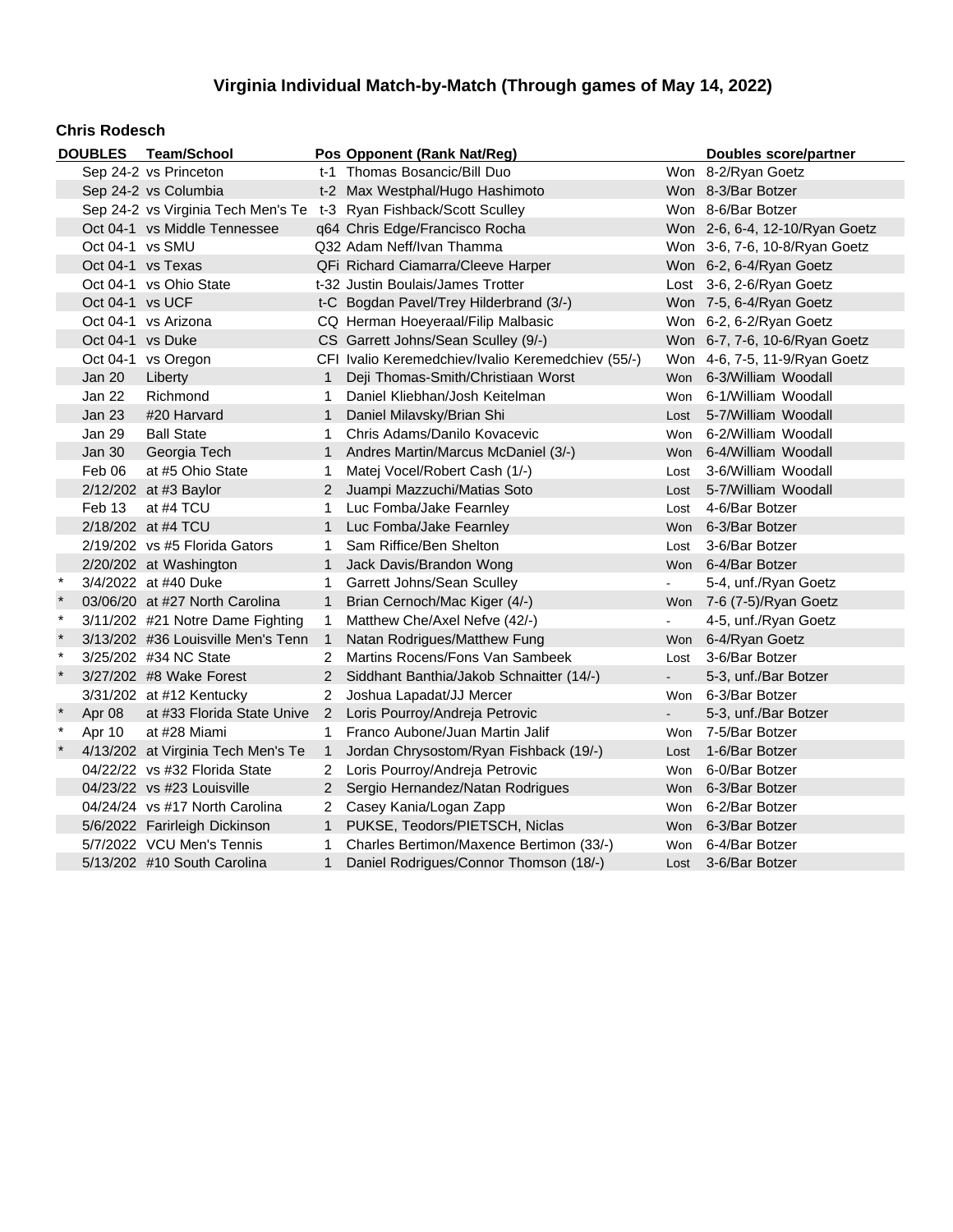### **Gianni Ross**

|         | <b>SINGLES</b>         | <b>Team/School</b>               |                | Pos Opponent (Rank Nat/Reg) |                             | <b>Singles score</b>        |
|---------|------------------------|----------------------------------|----------------|-----------------------------|-----------------------------|-----------------------------|
|         | Oct 29-31              | vs Virginia Tech Men's Tennis    |                | Alvaro Ariza                |                             | Won 6-2, 6-1                |
|         | Oct 29-31              | vs Radford                       |                | <b>Guilherme Severin</b>    |                             | Won 6-2, 6-4                |
|         | Jan 20, 2022           | Liberty                          | 6              | Goncalo Ferreira            |                             | Won 6-0, 6-1                |
|         | Jan 22, 2022           | Richmond                         | 3              | John Walsh                  |                             | Won 4-6, 6-2, 6-2           |
|         | Jan 29, 2022           | <b>Ball State</b>                | 4              | Chris Adams                 | $\sim$                      | 6-2, 4-2, unf.              |
|         | Jan 30, 2022           | Georgia Tech                     | 6              | Angel Guerrero              |                             | Won 6-2, 6-2                |
|         | Feb 06, 2022           | at #5 Ohio State                 | 6              | Robert Cash                 | $\overline{\phantom{a}}$    | 3-6, 4-5, unf.              |
|         | Feb 13, 2022 at #4 TCU |                                  | 6              | Lui Maxted (69/-)           | $\omega_{\rm{max}}$         | 2-6, 2-4, unf.              |
|         | 2/18/2022              | at #4 TCU                        | 6              | Lui Maxted (69/-)           |                             | Lost 2-6, 7-6 $(7-5)$ , 1-6 |
|         | 2/19/2022              | vs #5 Florida Gators             | 6              | Lukas Greif                 |                             | Won 6-0, 6-2                |
|         | 2/20/2022              | at Washington                    | 6              | Cesar Bouchelaghem          | $\blacksquare$              | 7-6, 1-2, unf.              |
| $\ast$  | 3/4/2022               | at #40 Duke                      | 5              | Niroop Vallabhaneni         |                             | Won 6-4, 6-2                |
| $\star$ | 03/06/2022             | at #27 North Carolina            | 5              | Logan Zapp                  |                             | Won 6-4, 7-5                |
| $\star$ | 3/11/2022              | #21 Notre Dame Fighting Iris     |                | 4 Connor Fu                 |                             | Won 6-3, 6-3                |
| $\star$ | 3/13/2022              | #36 Louisville Men's Tennis      | $\overline{4}$ | Natan Rodrigues             |                             | Won 6-3, 6-3                |
| $\star$ |                        | Mar 18, 2022 at #51 Georgia Tech |                | 4 Chen Dong                 |                             | Won 4-6, 6-4, 6-2           |
| $\star$ | March 20               | at #63 Clemson                   | 5              | <b>Matt Pitts</b>           |                             | Won 6-2, 6-2                |
| $\star$ | 3/25/2022              | #34 NC State                     |                | 6 Fons Van Sambeek          | $\omega_{\rm{max}}$         | 6-7 (4-7), 1-1, unf.        |
| $\star$ | 3/27/2022              | #8 Wake Forest                   |                | 6 Jakob Schnaitter          |                             | Lost 1-6, 2-6               |
|         | 3/31/2022              | at #12 Kentucky                  |                | 6 JJ Mercer                 | $\mathbf{z} = \mathbf{z}$ . | $6-1$ , 1-1, unf.           |
| $\star$ | Apr 08, 2022           | at #33 Florida State University  | 6              | John Bernard                |                             | Won 6-1, 6-2                |
| $\star$ | Apr 10, 2022           | at #28 Miami                     | 5              | <b>Martin Katz</b>          |                             | Won 6-2, 6-2                |
| $\star$ | 4/13/2022              | at Virginia Tech Men's Tennis    | 5              | Carlo Donato                |                             | Won 6-4, 6-2                |
| $\star$ | 4/17/2022              | Boston College Men               |                | 3 Matt Campbell             |                             | Won 6-0, 6-1                |
|         | 04/22/22               | vs #32 Florida State             | 6              | J. Dous Karpensschif        | $\omega_{\rm{max}}$         | 5-7, 3-2, unf.              |
|         | 04/23/22               | vs #23 Louisville                | 6              | <b>Matthew Fung</b>         |                             | Won 6-1, 6-3                |
|         | 04/24/24               | vs #17 North Carolina            | 6              | Peter Murphy                |                             | Won 6-3, 6-1                |
|         | 5/6/2022               | Farirleigh Dickinson             |                | 4 PIETSCH, Niclas           |                             | Won 6-1, 6-0                |
|         | 5/7/2022               | <b>VCU Men's Tennis</b>          | 5              | Rayane Stable               |                             | Won 6-4, 7-5                |
|         | 5/13/2022              | #10 South Carolina               |                | 5 James Story               |                             | Won 6-4, 7-5                |

| <b>DOUBLES</b> | <b>Team/School</b>                 |                | Pos Opponent (Rank Nat/Reg)       |        | Doubles score/partner            |
|----------------|------------------------------------|----------------|-----------------------------------|--------|----------------------------------|
|                | Oct 29-3 vs Virginia Tech Men's Te |                | Ryan Fishback/Scott Sculley       |        | Won 7-6/Bar Botzer               |
|                | Oct 29-3 vs Radford                |                | D Taramonlis/Andres Silva         |        | Won 6-3/Bar Botzer               |
|                | 3/4/2022 at #40 Duke               | $\mathbf{2}$   | Connor Krug/Andrew Zhang          | Won    | 6-2/William Woodall              |
|                | 03/06/20 at #27 North Carolina     | 2              | Logan Zapp/Casey Kania (25/-)     |        | 6-6 (3-3), unf./William Woodall  |
|                | 3/11/202 #21 Notre Dame Fighting   | 2              | Peter Conklin/Matthew Halpin      | Won    | 6-2/William Woodall              |
|                | 3/13/202 #36 Louisville Men's Tenn | 2              | Alex Wesbrooks/Etienne Donnet     | Won    | 6-4/William Woodall              |
| Mar 18         | at #51 Georgia Tech                | 2              | Pablo Schlecher/Brandon McKinney  |        | Won 6-4/J vd Schulenburg         |
|                | March 20 at #63 Clemson            | $\mathbf{2}$   | <b>Trey Stinchcomb/Matt Pitts</b> |        | Won 6-2/J vd Schulenburg         |
|                | 3/25/202 #34 NC State              | 3              | Collin Shick/Yannai Barkai        | Won    | 6-4/J vd Schulenburg             |
|                | 3/27/202 #8 Wake Forest            | 3 <sup>1</sup> | Ben Draper/Robert Maciag          |        | Won 6-4/J vd Schulenburg         |
|                | 3/31/202 at #12 Kentucky           | 3              | Liam Draxl/Alexandre LeBlanc      | Lost   | 6-7 (8-10)/J vd Schulenburg      |
| Apr 08         | at #33 Florida State Unive         | 3              | Alex Bulte/Youcef Rihane          |        | Lost 0-6/J vd Schulenburg        |
|                | 4/13/202 at Virginia Tech Men's Te | 3              | Alberto Orso/Matt Harper          | Won    | 7-5/Alexander Kiefer             |
|                | 4/17/202 Boston College Men        | $\mathbf{2}$   | Mason Fung/Jake Vassel            | Lost   | 3-6/William Woodall              |
|                | 04/22/22 vs #32 Florida State      | 3              | Alex Bulte/Youcef Rihane          |        | 5-2, unf./Alexander Kiefer       |
|                | 04/23/22 vs #23 Louisville         | 3              | Alex Wesbrooks/Matthew Fung       |        | 6-6 (1-0), unf./Alexander Kiefer |
|                | 04/24/24 vs #17 North Carolina     | 3              | Benjamin Sigouin/Peter Murphy     | Lost   | 6-7/Alexander Kiefer             |
|                | 5/6/2022 Farirleigh Dickinson      | 3              | SRIRAM, Arjun/BUDINSZKY, Moric    |        | Won 6-2/J vd Schulenburg         |
|                | 5/7/2022 VCU Men's Tennis          | 3              | Joaquim Almeida/Matisse Bobichon  | $\sim$ | 5-3, unf./J vd Schulenburg       |
|                | 5/13/202 #10 South Carolina        | 3              | Casey Hoole/Toby Samuel           |        | Won 6-4/J vd Schulenburg         |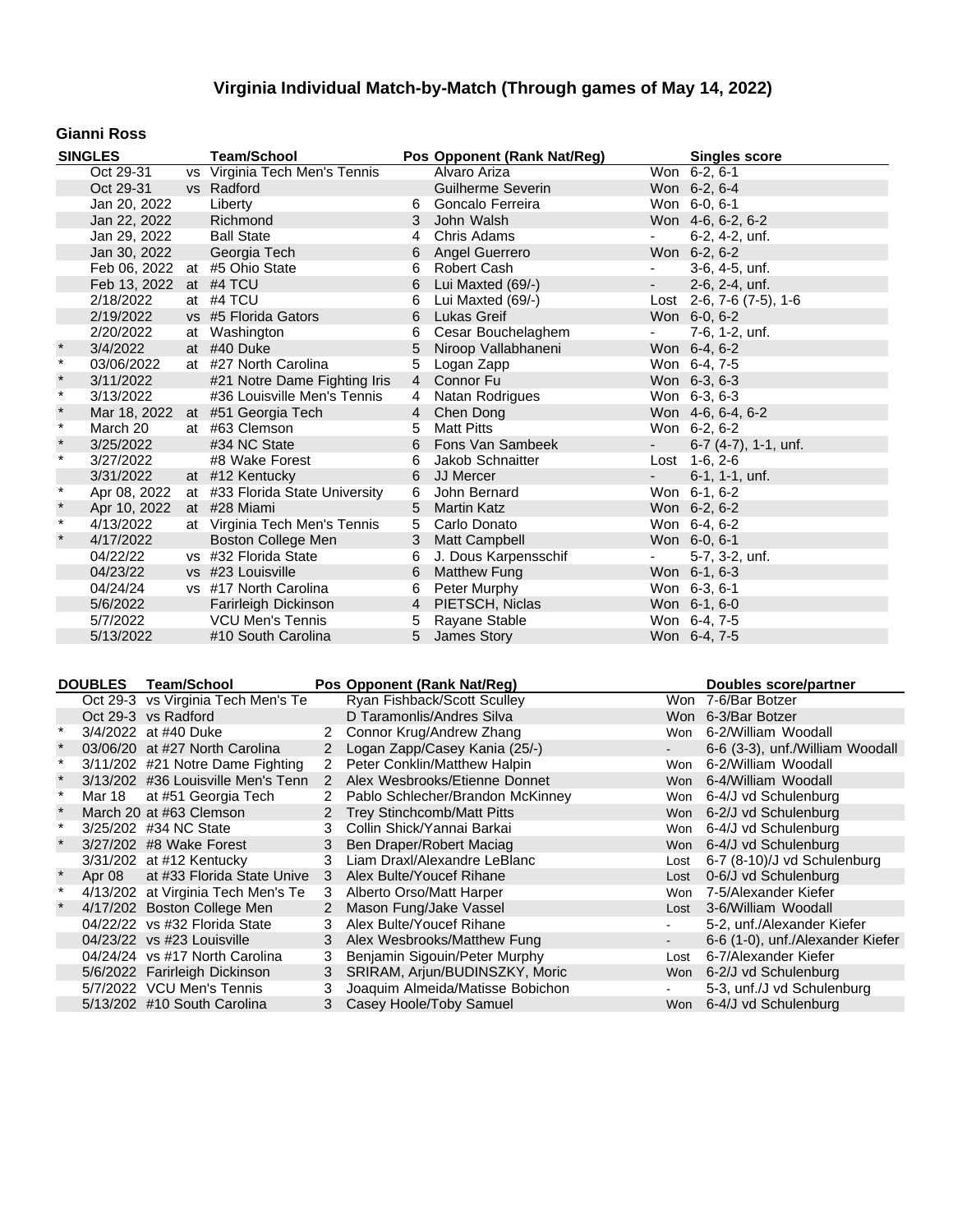### **J vd Schulenburg**

| <b>SINGLES</b> |              | <b>Team/School</b>              |                | Pos Opponent (Rank Nat/Reg) |                          | <b>Singles score</b>      |
|----------------|--------------|---------------------------------|----------------|-----------------------------|--------------------------|---------------------------|
|                | Oct 23-25    | vs Virginia Tech Men's Tennis   |                | t-32 Michael Shepheard      |                          | Won 6-2, 7-5              |
|                | Oct 23-25    | vs Penn State                   |                | t-16 Bora Sengul            |                          | Won 7-5, 6-4              |
|                | Oct 23-25    | vs Temple                       |                | t-qf Marin Delmas           |                          | Won 6-2, 6-2              |
|                | Oct 23-25    | vs Old Dominion                 |                | t-sf Francois Le Tallec     |                          | Lost 1-6, 4-6             |
|                | Nov 4-7      | vs San Diego                    |                | t-32 August Holmgren (28/-) |                          | Lost 1-6, 3-6             |
|                | Nov 4-7      | vs Ohio State                   |                | C16 James Trotter (87/-)    |                          | Won 7-5, 7-5              |
|                | Nov 4-7      | vs Kentucky                     |                | CQ Gabriel Diallo (13/-)    |                          | Lost 3-6, 1-6             |
|                | Jan 20, 2022 | Liberty                         |                | 4 Christiaan Worst          |                          | Won 6-2, 6-3              |
|                | Jan 22, 2022 | Richmond                        | $\overline{2}$ | Alex Wernink                |                          | Won 6-0, 6-1              |
|                | Jan 23, 2022 | #20 Harvard                     |                | 4 Ronan Jachuck             |                          | Won 6-1, 6-1              |
|                | Jan 29, 2022 | <b>Ball State</b>               | 2              | Thibault de Negri           |                          | Won 6-1, 6-2              |
|                | Jan 30, 2022 | Georgia Tech                    |                | 4 Chen Dong                 |                          | Won 6-4, 6-0              |
|                |              | Feb 06, 2022 at #5 Ohio State   | 4              | James Trotter (42/-)        |                          | Lost $3-6, 2-6$           |
|                | 2/12/2022    | at #3 Baylor                    | $\overline{4}$ | Marko Miladinovic           |                          | Won 6-3, 6-3              |
|                | Feb 13, 2022 | at #4 TCU                       | 4              | Sander Jong (109/-)         |                          | Won 6-3, 7-6 (7-3)        |
|                | 2/18/2022    | at #4 TCU                       | 3              | Sander Jong (109/-)         |                          | Won 7-6 (7-3), 6-2        |
|                | 2/19/2022    | vs #5 Florida Gators            | 3              | Duarte Vale                 |                          | Won 6-3, 6-4              |
|                | 2/20/2022    | at Washington                   | 3              | Jack Davis                  |                          | Won 6-4, 6-2              |
| $\star$        | 3/4/2022     | at #40 Duke                     | 3              | Connor Krug                 | $\blacksquare$           | 7-6 (10-8), 4-6, unf.     |
| $\star$        | 03/06/2022   | at #27 North Carolina           | 3              | Mac Kiger                   |                          | Won 6-3, 6-3              |
| $\star$        | 3/13/2022    | #36 Louisville Men's Tennis     | 2              | Josh Howard-Tripp           |                          | Won 4-6, 7-6 (7-5), 14-12 |
| $\star$        | Mar 18, 2022 | at #51 Georgia Tech             |                | 2 Marcus McDaniel           |                          | Won 6-3, 6-3              |
| $\star$        | March 20     | at #63 Clemson                  | 2              | Ryuhei Azuma                |                          | 3-6, 6-3, unf.            |
| $\star$        | 3/25/2022    | #34 NC State                    |                | 3 Martins Rocens            |                          | Won 6-4, 6-3              |
| $\star$        | 3/27/2022    | #8 Wake Forest                  | 3              | <b>Melios Efstathiou</b>    |                          | 6-4, 6-5, unf.            |
|                | 3/31/2022    | at #12 Kentucky                 | 3              | Gabriel Diallo (9/-)        |                          | Won 3-6, 7-5, 6-4         |
| $\star$        | Apr 08, 2022 | at #33 Florida State University | 3              | Richard Thongoana           |                          | 6-2, 4-6, 5-6, unf.       |
| $\star$        | Apr 10, 2022 | at #28 Miami                    | 3              | Juan Martin Jalif           |                          | Won 6-2, 6-1              |
| $\star$        | 4/13/2022    | at Virginia Tech Men's Tennis   |                | 2 Alvaro Ariza              | $\overline{\phantom{a}}$ | 4-6, 5-4, unf.            |
|                | 04/22/22     | vs #32 Florida State            | 3              | Richard Thongoana           | $\overline{\phantom{a}}$ | 6-4, 3-3, unf.            |
|                | 04/23/22     | vs #23 Louisville               | 3              | Sergio Hernandez            | $\overline{\phantom{a}}$ | 6-2, 2-6, 2-2, unf.       |
|                | 04/24/24     | vs #17 North Carolina           | 3              | Mac Kiger                   |                          | Won 3-6, 6-0, 6-2         |
|                | 5/6/2022     | Farirleigh Dickinson            | 2              | DHOUIB, Mehdi               | $\overline{\phantom{a}}$ | 6-4, 3-2, unf.            |
|                | 5/7/2022     | <b>VCU Men's Tennis</b>         | 3              | Inigo Torre Martin          | $\blacksquare$           | $6-2, 6-5, \text{unf.}$   |
|                | 5/13/2022    | #10 South Carolina              | 3              | <b>Connor Thomson</b>       | $\overline{\phantom{a}}$ | 6-2, 2-6, 3-2, unf.       |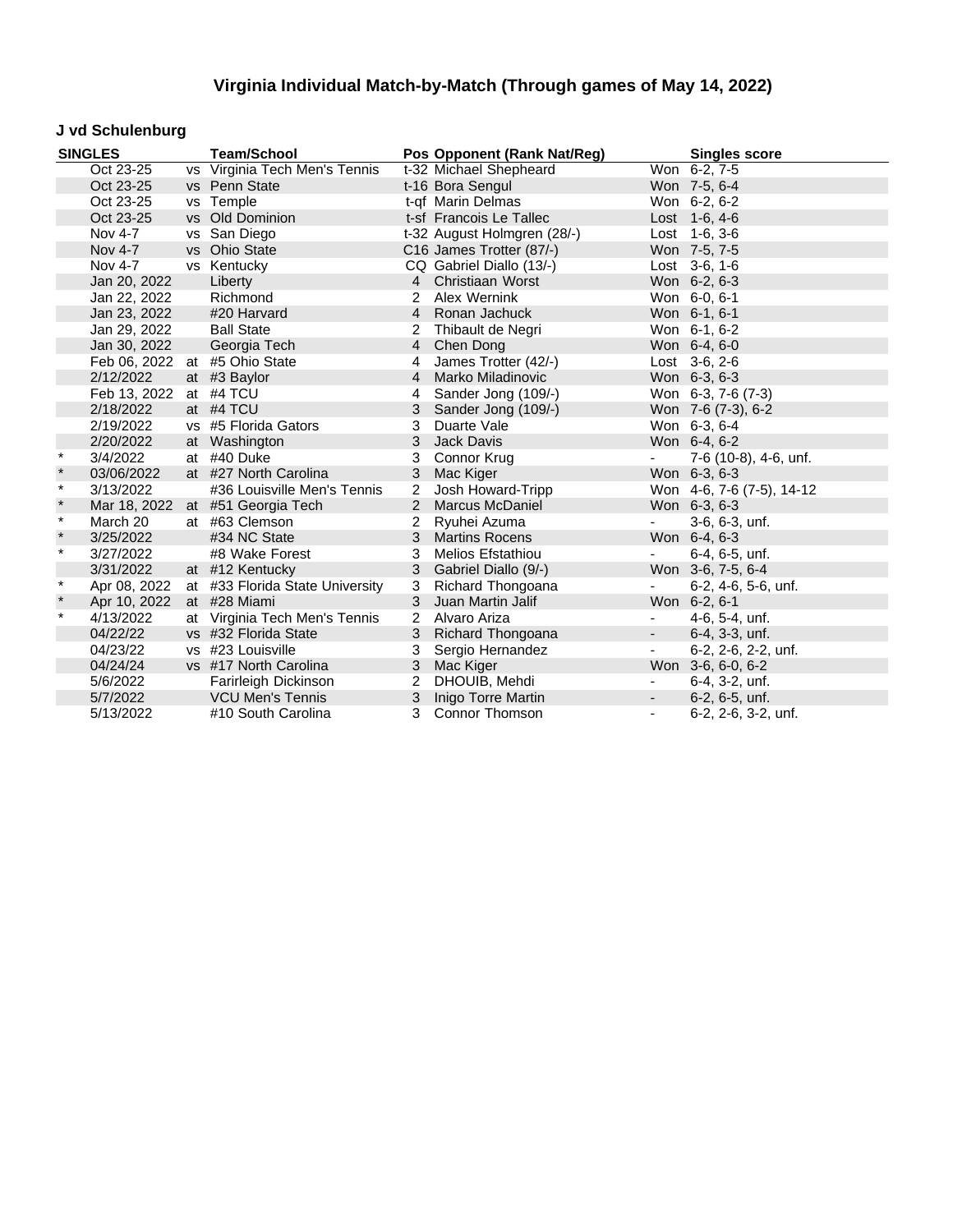### **J vd Schulenburg**

|          | <b>DOUBLES</b> | Team/School                        |                      | Pos Opponent (Rank Nat/Reg)         |        | <b>Doubles score/partner</b>   |
|----------|----------------|------------------------------------|----------------------|-------------------------------------|--------|--------------------------------|
|          |                | Oct 23-2 vs Liberty                |                      | t-16 R Marques da Silva/Josh Wilson |        | Won 8-7/Bar Botzer             |
|          |                | Oct 23-2 vs James Madison          |                      | t-qf William Karpinski/Holden Koons |        | Won 8-4/Bar Botzer             |
|          |                | Oct 23-2 vs Old Dominion           |                      | t-sf Luca Maldoner/Nicola Vidal     |        | Lost 2-6, 6-4, 8-10/Bar Botzer |
|          | Jan 20         | Liberty                            | 3                    | Goncalo Ferreira/Josh Wilson        |        | Won 6-3/Bar Botzer             |
|          | Jan 23         | #20 Harvard                        | 3                    | Steven Sun/David Lins               |        | Won 6-3/Bar Botzer             |
|          | Jan 29         | <b>Ball State</b>                  | 3                    | Vince Orlando/Parrish Simmons       |        | 4-4, unf./Bar Botzer           |
|          | Jan 30         | Georgia Tech                       | 3                    | Chen Dong/Angel Guerrero            |        | Lost 2-6/Bar Botzer            |
|          | Feb 06         | at #5 Ohio State                   | 3                    | Cannon Kingsley/JJ Tracy            |        | Lost 3-6/Bar Botzer            |
|          |                | 2/12/202 at #3 Baylor              | 3                    | Adrian Boitan/Tadeas Paroulek       |        | Lost 4-6/Jackson Allen         |
|          | Feb 13         | at #4 TCU                          | 3                    | Juan Carlos Aguilar/Tim Ruehl       | $\sim$ | 4-5, unf./William Woodall      |
|          |                | 2/18/202 at #4 TCU                 | $\mathbf{2}^{\circ}$ | Sander Jong/Lui Maxted              | Won    | 6-0/Inaki Montes               |
|          |                | $2/19/202$ vs #5 Florida Gators    | $\overline{2}$       | Andy Andrade/Mattias Siimar (44/-)  |        | Lost 2-6/Inaki Montes          |
|          |                | 2/20/202 at Washington             | $\mathbf{2}$         | Clement Chidekh/Nedim Suko          | Lost   | 2-6/Inaki Montes               |
| $\star$  |                | 3/4/2022 at #40 Duke               | 3                    | Faris Khan/Niroop Vallabhaneni      |        | Won 6-4/Inaki Montes           |
| $^\star$ |                | 03/06/20 at #27 North Carolina     | 3                    | Benjamin Sigouin/Peter Murphy       |        | Won 6-3/Inaki Montes           |
| $\star$  |                | 3/13/202 #36 Louisville Men's Tenn | 3                    | David Mizrahi/Tin Chen              | $\sim$ | 5-3, unf./Inaki Montes         |
| $\ast$   | Mar 18         | at #51 Georgia Tech                | $\mathbf{2}^{\circ}$ | Pablo Schlecher/Brandon McKinney    | Won    | 6-4/Gianni Ross                |
|          |                | March 20 at #63 Clemson            | 2 <sup>1</sup>       | <b>Trey Stinchcomb/Matt Pitts</b>   |        | Won 6-2/Gianni Ross            |
| $\ast$   |                | 3/25/202 #34 NC State              | 3                    | Collin Shick/Yannai Barkai          |        | Won 6-4/Gianni Ross            |
|          |                | 3/27/202 #8 Wake Forest            | 3 <sup>1</sup>       | Ben Draper/Robert Maciag            |        | Won 6-4/Gianni Ross            |
|          |                | 3/31/202 at #12 Kentucky           | 3                    | Liam Draxl/Alexandre LeBlanc        | Lost   | 6-7 (8-10)/Gianni Ross         |
| $\star$  | Apr 08         | at #33 Florida State Unive         | 3                    | Alex Bulte/Youcef Rihane            | Lost   | 0-6/Gianni Ross                |
|          |                | 5/6/2022 Farirleigh Dickinson      | 3                    | SRIRAM, Arjun/BUDINSZKY, Moric      |        | Won 6-2/Gianni Ross            |
|          |                | 5/7/2022 VCU Men's Tennis          | 3                    | Joaquim Almeida/Matisse Bobichon    |        | 5-3, unf./Gianni Ross          |
|          |                | 5/13/202 #10 South Carolina        | 3                    | Casey Hoole/Toby Samuel             |        | Won 6-4/Gianni Ross            |